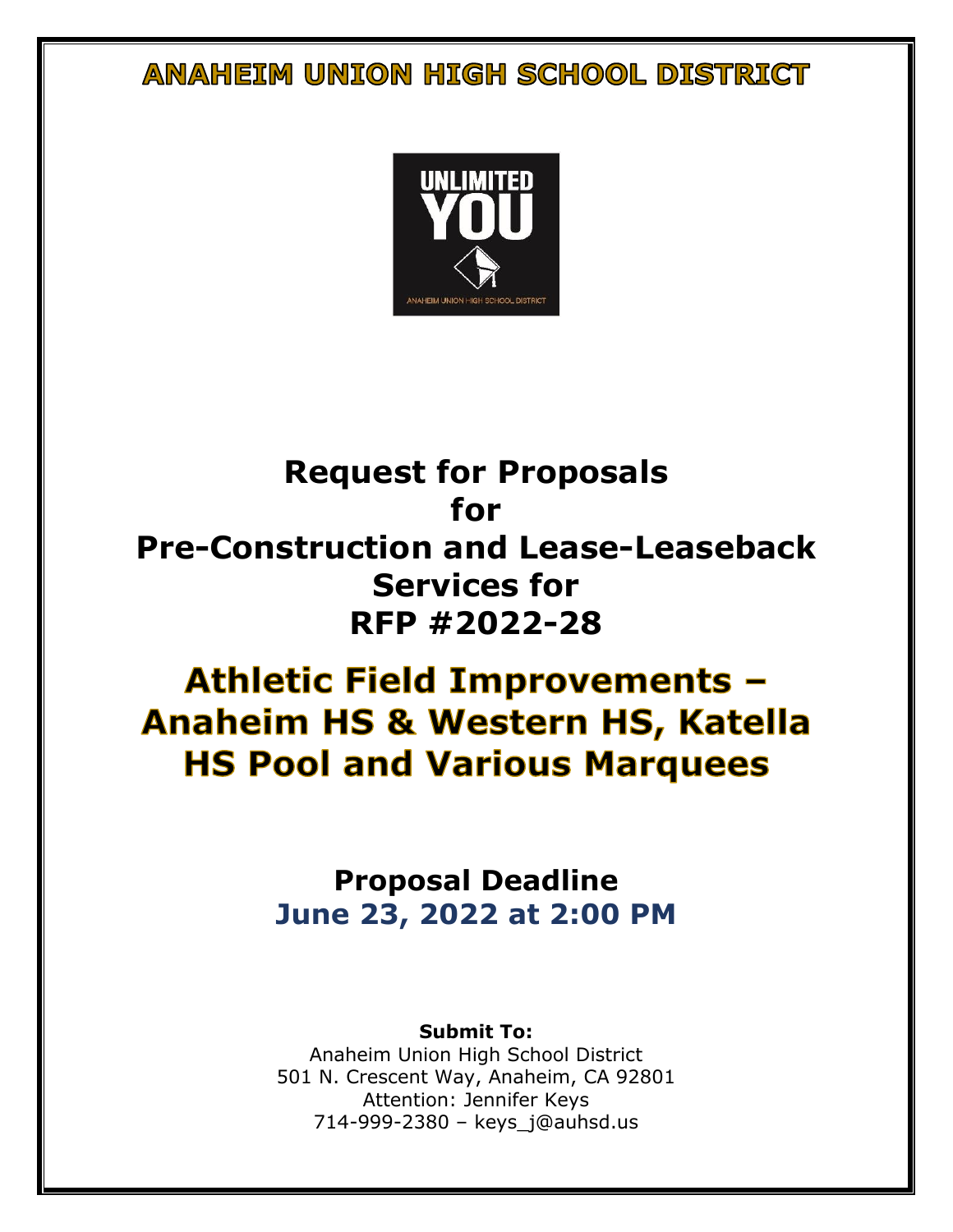## **TABLE OF CONTENTS**

#### Page

| $\mathbf{L}$ |                                                     |  |
|--------------|-----------------------------------------------------|--|
| Ш.           |                                                     |  |
| III.         |                                                     |  |
| IV.          |                                                     |  |
| V.           |                                                     |  |
| VI.          |                                                     |  |
| VII.         |                                                     |  |
| VIII.        |                                                     |  |
| IX.          | PREPARATION AND SUBMITTAL OF THE PROPOSAL  11       |  |
| $X_{-}$      | PROPOSAL EVALUATION AND BEST VALUE SCORE 14         |  |
| XI.          |                                                     |  |
|              |                                                     |  |
|              |                                                     |  |
|              | ATTACHMENT 3 - DESIGNATION OF SUBCONTRACTORS FORM 1 |  |
|              |                                                     |  |
|              |                                                     |  |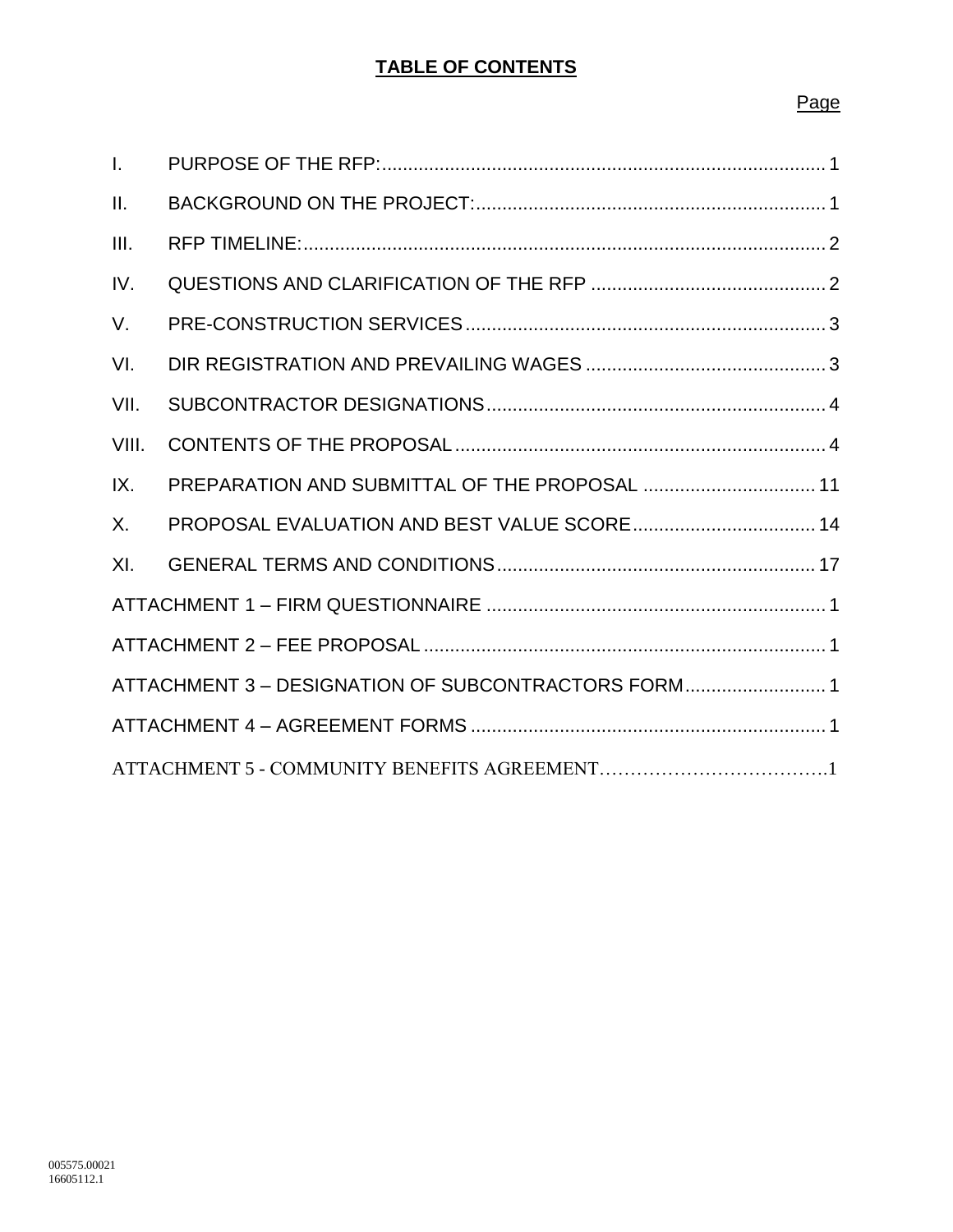## <span id="page-2-0"></span>**I. PURPOSE OF THE RFP:**

By way of this Request for Proposals ("RFP"), the Anaheim Union High School District ("District") seeks proposals from lease-leaseback contractors ("Contractor" or "Firm") to provide pre-construction services and lease-leaseback construction services for the District's **Athletic Field Improvements – Anaheim HS & Western HS, Katella HS Pool and Various Marquees** ("Project"). The purpose of this RFP is to obtain information that will enable the District to select a lease-leaseback Contractor using the "best value" competitive procurement process under Education Code section 17400 et seq., that can assist the District with both pre-construction services and construction services. The "best value" competitive procurement process is an evaluation process whereby a Firm is selected by the District on the basis of objective criteria for evaluating the qualifications of Firms, with the selected Firm representing the best combination of price and qualifications. Each Contractor responding to this RFP should be prepared and qualified to provide the pre-construction services and lease-leaseback construction services described in this RFP to the District in an expeditious and timely manner and on relatively short notice so as to enable the District to meet critical time deadlines and schedules.

## <span id="page-2-1"></span>**II. BACKGROUND ON THE PROJECT:**

Anaheim Union High School District is located in Orange County and serves approximately 29,000 students at twenty campuses from Anaheim, Cypress, Buena Park, La Palma, and Stanton. On November 4, 2014, the voters passed bond Measure H, which authorizes the issuance of \$249,000,000 in general obligation bonds to repair and modernize aging classrooms and school facilities, including repairing classroom and labs, leaky roofs, decaying walls, restrooms; accessibility upgrades for disabled students; upgrades to infrastructure and utilities; enhancing safety and security systems; and acquiring, upgrading, and constructing 21<sup>st</sup> century classrooms, schools, sites, and support facilities.

This Project will be constructed using the lease-leaseback project delivery method authorized by Education Code section 17400 et seq. The District has contracted with Ghataode Bannon Architects ("GBA") & SGH Architects to be the Architect of Record for the Project, and the lease-leaseback Contractor will be expected to provide both preconstruction services and lease-leaseback construction services for the Project as described below:

#### **Athletic Field Improvements – Anaheim HS & Western HS, Katella HS Pool and Various Marquees**

#### Project Description:

- 1. Anaheim HS: Renovation of existing field including grading, drainage with storm chambers, natural turf field with new irrigation system, synthetic track, 5-tier bleachers, scoreboard, goalposts, event pole lighting, electrical and low voltage systems, fencing, new walkways and paving.
- 2. Western HS: Construction of a new practice field with artificial turf, new modular concession/restroom building, band tower, 5-tier bleachers and shade structures,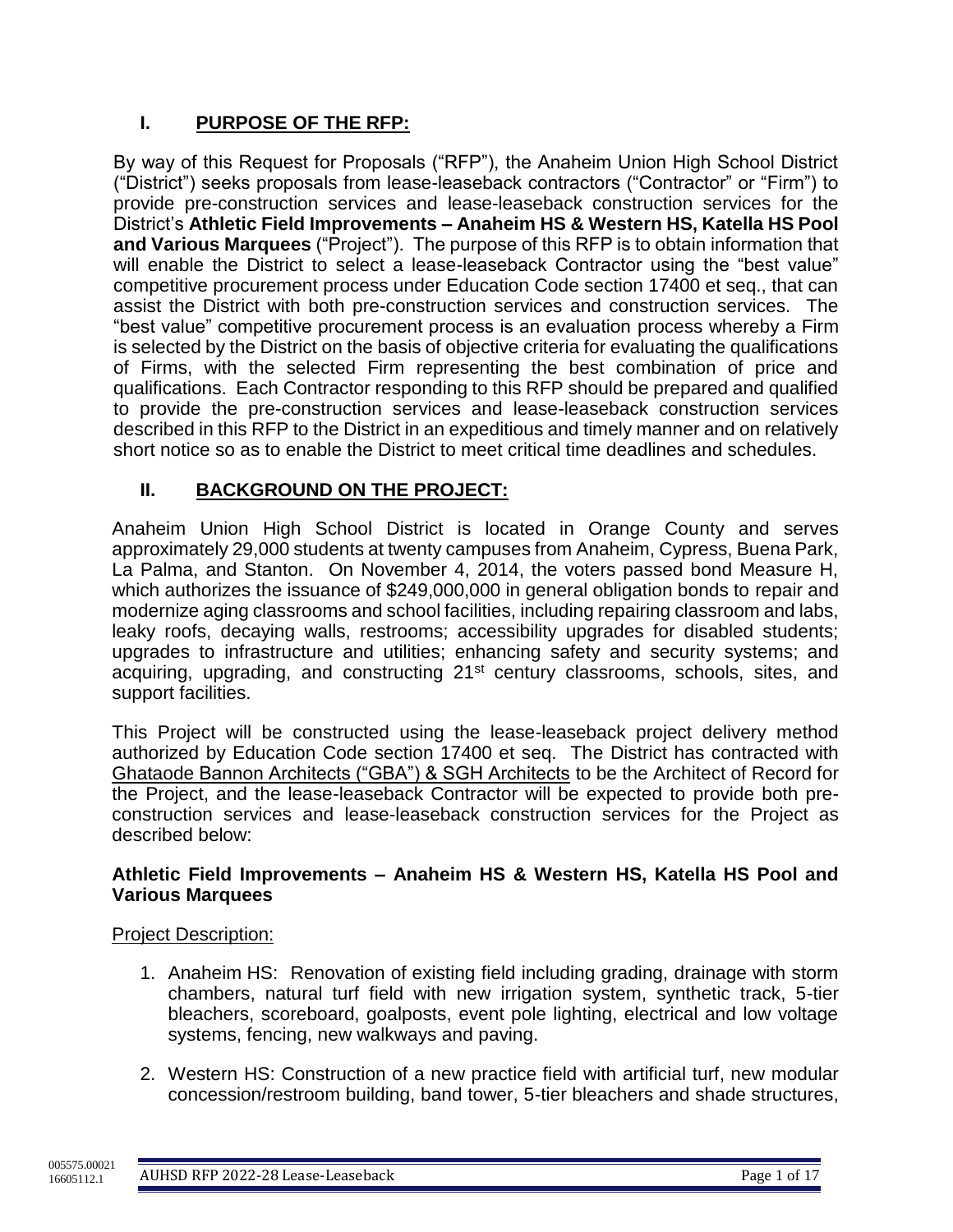scoreboard, goalposts, event pole lighting, electrical and low voltage systems, marquee, irrigation water cannons, paving, pedestrian walkway with paving, ramps and landscaping.

- 3. Katella HS Pool: Reconstruction of existing pool including diving well infill and overall depth increase, new deck, new storage area, new restroom, modernization of equipment rooms and new equipment, new accessible ramp and fencing.
- 4. Marquee Signs at Various Sites: Five (5) marquee signs, one (1) scoreboard, one (1) monument sign with electronic message board and replacement of two (2) electronic boards on existing monument signs at various sites.

The estimated construction budget for the Project is \$18 million and the estimated performance period is 12 months.

Part of this Project is subject to the requirements set forth in the Community Benefits Agreement for Construction Project Work Funded by Measure H ("CBA") approved by the District's Board of Trustees on July 13, 2017 and amended on December 15, 2020. All Firms are recommended to carefully read the CBA that can be found in this RFP package under "Attachment 5" before submitting a proposal for the Project.

## <span id="page-3-0"></span>**III. RFP TIMELINE:**

| Request for Proposals Issued May 26, 2022                      |  |
|----------------------------------------------------------------|--|
| Mandatory Project Walk-ThroughMay 26, 2022 @ 10:00 am          |  |
| Prequalification SubmittalJune 9, 2022 by 2:00 pm              |  |
| Deadline for Submittal of QuestionsJune 20, 2022 by 7:30 am    |  |
| Responses to the Questions Submitted  June 20, 2022 by 2:00 pm |  |
|                                                                |  |
| Due Date for Submittal of ProposalsJune 23, 2022 by 2:00 pm    |  |
|                                                                |  |
| Due Date for Fee ProposalsJune 29, 2022*                       |  |
| Notification of Selected Firm July 1, 2022*                    |  |

\* Estimated deadlines subject to revision at the District's discretion.

## <span id="page-3-1"></span>**IV. QUESTIONS AND CLARIFICATION OF THE RFP**

All questions, requests for explanation or clarifications of any kind in regard to this RFP shall be made in written form, submitted via email to Jennifer Keys, at keys  $j@$ auhsd.us; by no later than 7:30 a.m., June 20, 2022. A response will not be provided to any late questions, or requests for explanation or clarifications. All addenda and clarifications will be provided to those Firms that have registered with the District. Any interpretation, clarification, or correction of this RFP will only be made by addendum as noted above. No person or Firm is authorized to make any oral interpretation of any provision in this RFP, nor shall any oral interpretation be binding on the District.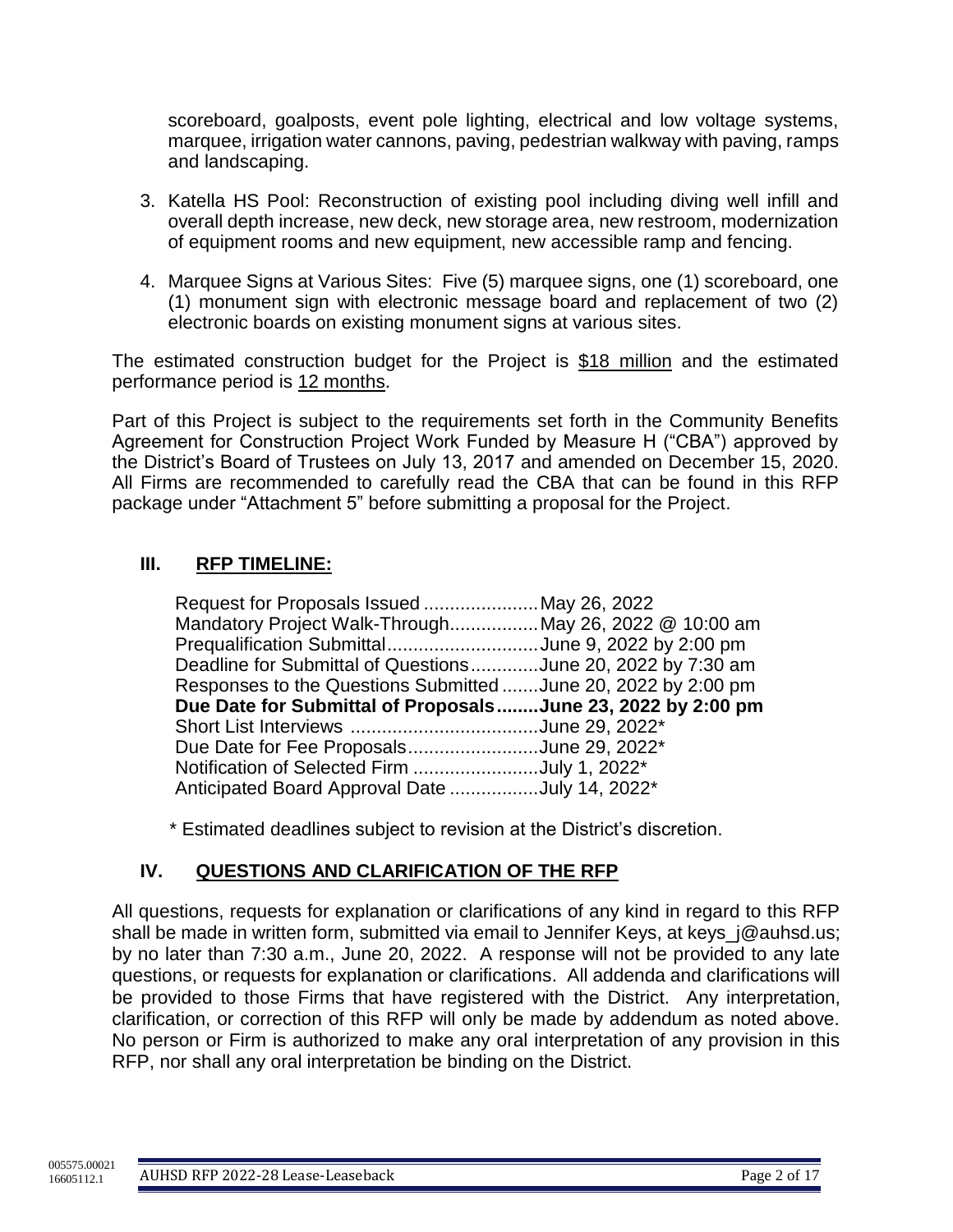**ATTEMPTS TO CONTACT DISTRICT STAFF OR BOARD MEMBERS REGARDING THIS RFP WILL BE GROUNDS FOR DISQUALIFICATION FROM THE SELECTION PROCESS.**

## <span id="page-4-0"></span>**V. PRE-CONSTRUCTION SERVICES**

The District anticipates that the successful Contractor will provide pre-construction services including, but not limited to, reviewing the Project's plans and specifications during the design of the Project to identify and note all deficiencies, incongruities and inconsistencies that may affect constructability of the Project including, but not limited to, design and specification omissions, incomplete and/or inconsistent plans, details and specifications, and any lack of coordination, together with all other appropriate, necessary and/or required services to facilitate and prepare for the successful development and construction of the Project.

The pre-construction services will also include, but not be limited to, the following tasks: design meetings with the architects and engineers, and the project team; review and validation of estimates prepared by the architect; preparation of a master critical path method schedule for the Project; preparation of cost estimates based on the final construction documents, including allowances, contingencies, general conditions, costs and fees; constructability reviews; value engineering; construction planning and phasing, and cost proposal strategies all with the goal that the DSA-approved plans and specifications for the Project will be complete such that the Project can be constructed by a competent licensed general building contractor in strict accordance with the DSAapproved plans and specifications without change orders, delays, or additional charges to District.

The successful Contractor shall not provide any pre-construction services or work that requires a contractor's license pursuant to Business and Professions Code section 7065 et seq.

## <span id="page-4-1"></span>**VI. DIR REGISTRATION AND PREVAILING WAGES**

DIR Registration. Contractors and their subcontractors (of any tier) shall not be qualified to submit or be listed on a proposal, or engage in the performance of any contract for public work, as defined in the Labor Code, unless currently registered and qualified to perform public work pursuant to Section 1725.5 of the Labor Code. It is not a violation of this section for an unregistered contractor to submit a proposal that is authorized by Section 7029.1 of the Business and Professions Code or by Section 10164 or 20103.5 of the Public Contract Code, provided the contractor is registered to perform public work pursuant to Section 1725.5 of the Labor Code at the time the contract is awarded.

Prevailing Wages. The Contractor and all subcontractors shall comply with the requirements set forth in Division 2, Part 7, Chapter 1 of the Labor Code. Pursuant to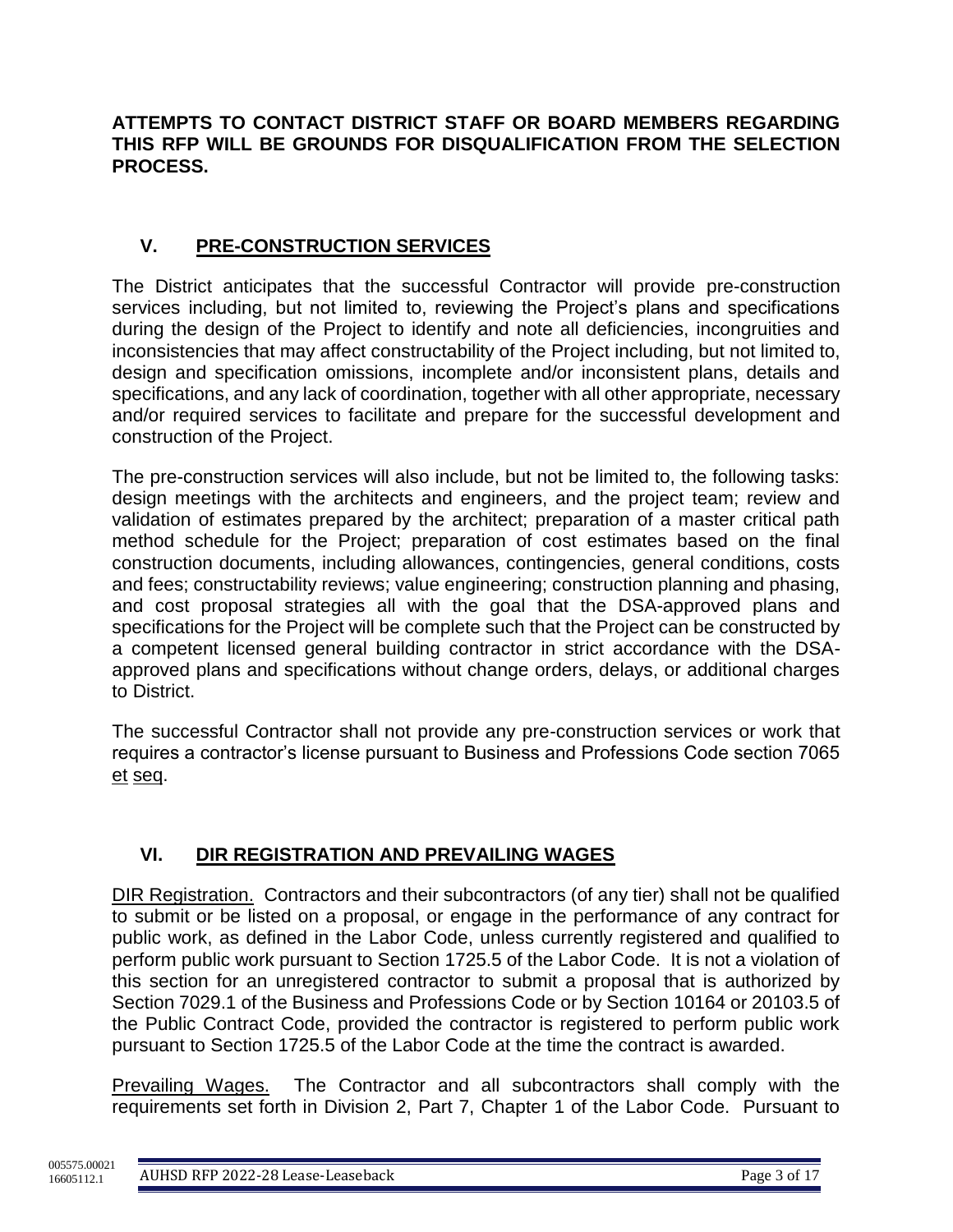Labor Code section 1770 et seq., the District has obtained from the Director of the Department of Industrial Relations the general prevailing rate of per diem wages and the general prevailing rate for holiday and overtime work in the locality in which this work is to be performed for each craft, classification or type of worker needed to execute the contract. Copies are available from the District to any interested party on request and are also available from the Director of the Department of Industrial Relations.

## <span id="page-5-0"></span>**VII. SUBCONTRACTOR DESIGNATIONS**

Pursuant to Education Code section 17406(a)(4)(A), the District is requiring all Firms to identify and designate the subcontractors who will be performing the following scope(s) of work as set forth in Attachment 3. Each Firm shall list only one subcontractor for each scope of work as defined by the Contractor in its proposal. All subcontractors shall be properly licensed by the Contractors State License Board. All designated subcontractors in Attachment 3 will be afforded the protections of the Subletting and Subcontracting Fair Practices Act (Public Contract Code section 4100 et seq.)

After award of the lease-leaseback contract for the Project, and in accordance with Education Code section 17406(a)(4)(B), any subcontractor that was not identified in the Contractor's proposal and whose subcontract value exceeds one-half of one percent of the price allocable to construction work must be awarded a subcontract in accordance with the following process:

- A. Provide public notice of availability of work to be subcontracted in accordance with publication requirements applicable to the competitive bidding process of the District, including a fixed date and time on which qualifications statements, bids, or proposals will be due.
- B. Establish reasonable qualification criteria and standards.
- C. Award the subcontract either on a best value basis or to the lowest responsible bidder.

The process above may include prequalification or short-listing. The process shall not apply to subcontractors listed in the Contractor's original proposal. Subcontractors awarded subcontracts as set forth above shall be afforded all the protections of the Subletting and Subcontracting Fair Practices Act (Public Contract Code section 4100 et seq.)

All subcontractors (of any tier) performing any portion of the Work must comply with Labor Code sections 1725.5 and 1771.1 and must be properly and currently registered with the California Department of Industrial Relations and qualified to perform public works pursuant to Labor Code section 1725.5 throughout the duration of the Project.

## <span id="page-5-1"></span>**VIII. CONTENTS OF THE PROPOSAL**

Firms must submit five (5) hard copies and a digital copy (on a thumb drive) of the proposal. All proposals should address the requested information for each of the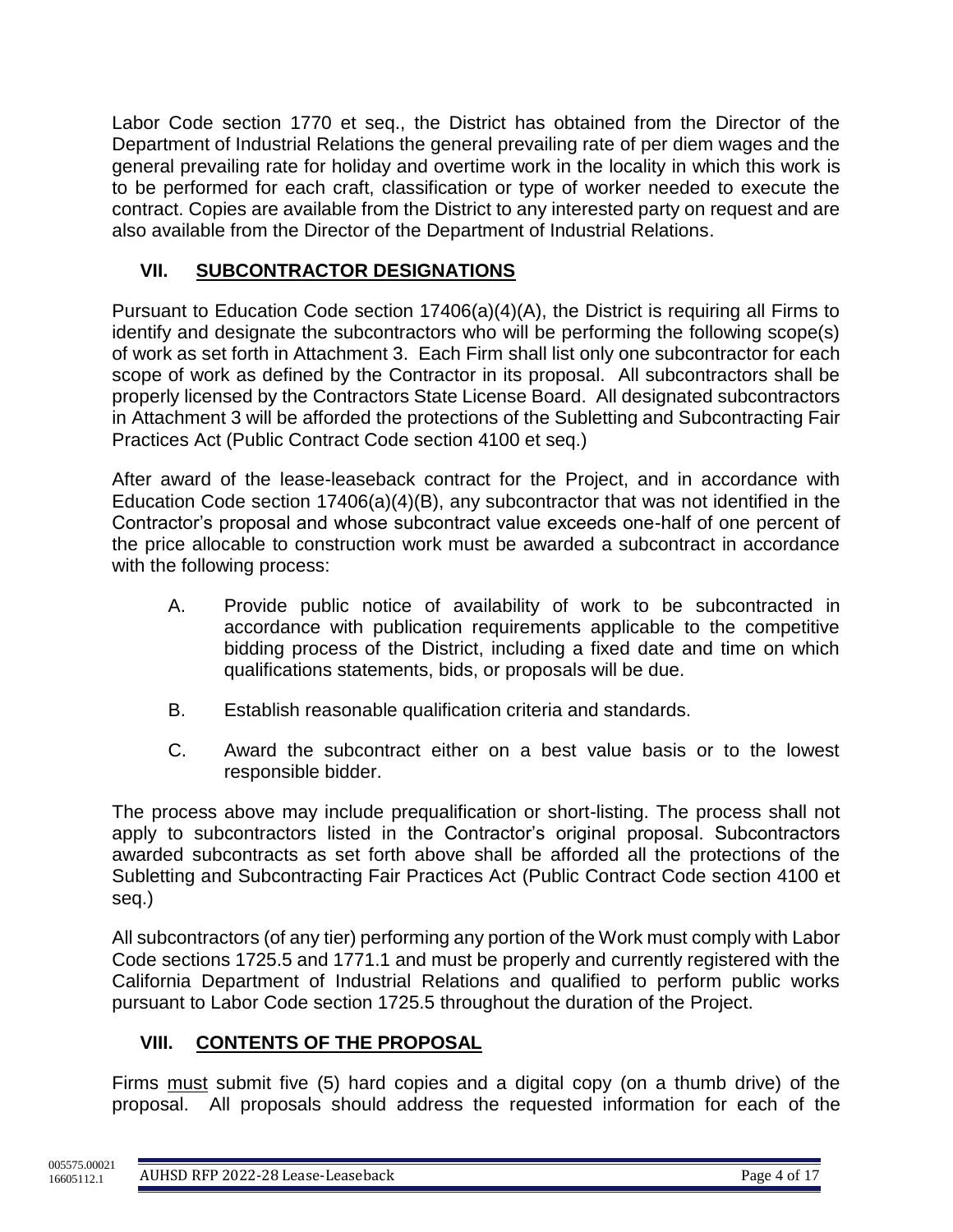evaluation categories below. The proposal shall demonstrate the qualifications, competence, and capacity of the Firm:

- **A. Cover Letter/Letter of Interest** Include a cover letter, addressed to Jennifer Keys, Procurement Contract Specialist, stating the eligibility of the Firm to respond to this RFP, a brief description and history of the Firm, and a statement of interest.
- **B. Table of Contents** The table of contents shall reflect the order stated herein and shall include section titles and page numbers.

#### **C. Evaluation Categories**

- 1. **Mandatory Requirements** The following requirements are mandatory and must be satisfied. The mandatory requirements will be scored on a pass/fail basis. Failure to meet any one of the mandatory requirements specified in this Section VIII(C)(1) will disqualify your Firm from any further consideration for this RFP.
	- a. **Lease-Leaseback Contractor and Subcontractor Prequalification** – All Firms submitting a proposal to this RFP must be prequalified with the District pursuant to Public Contract Code section 20111.6 (b)-(m) without exception prior to submitting a proposal. Any Firm that submits a proposal and is not prequalified will be deemed non-responsive and that Firm's proposal will be rejected and returned to the Firm unopened.

Prequalification documents are available from the Anaheim Union High School District website at www.auhsd.us, and at 501 N. Crescent Way, Anaheim, CA 92801. Prequalification documents must be submitted by June 9, 2022 by 2:00 pm for general contractors. Contractors will be notified by telephone, email, or mail of their prequalification rating within a reasonable period of time after submission of their prequalification documents, but not less than five business days prior to the proposal submission deadline.

All mechanical, electrical or plumbing ("MEP") subcontractors (defined as contractors that **hold** a C-4, C-7, C-10, C-16, C-20, C-34, C-36, C-38, C-42, C-43 or C-46 license), who are identified in the proposal as set forth in Attachment 3, must also be prequalified prior to submitting a proposal. This prequalification requirement applies even if the subcontractor will perform, or is designated and identified to perform, work that does not require one of the licenses listed above, but the subcontractor **holds** one of the licenses listed above.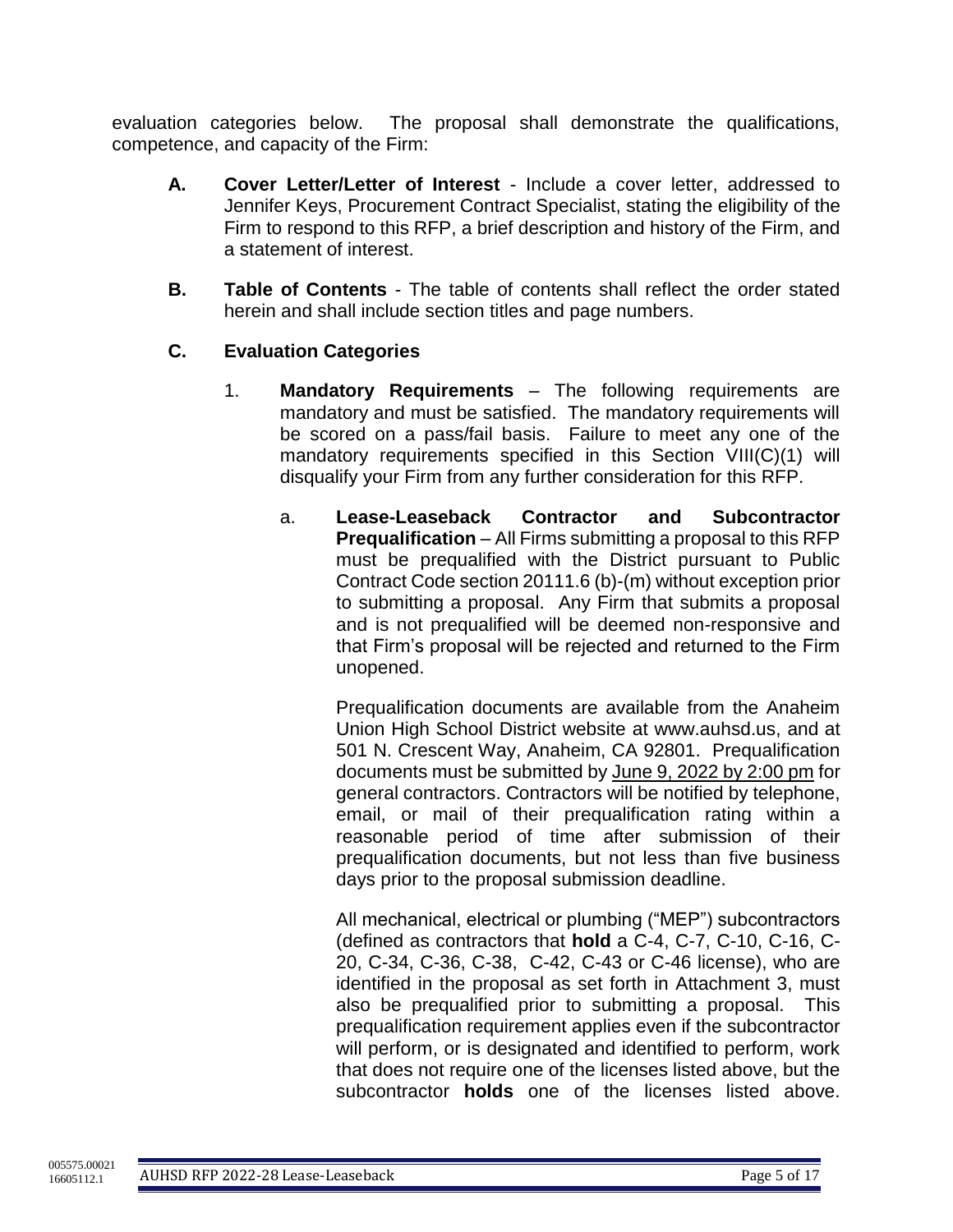Prequalification due date for MEP subcontractors is June 9, 2022 at 2:00 pm.

MEP subcontractors (as defined above) that are NOT required to be designated and identified in the proposal as set forth in Attachment 3 must be prequalified prior to the award of their respective subcontract. A list of prequalified MEP subcontractors will be made available by the District upon request, but not less than five business days prior to the proposal submission deadline. However, it is the responsibility of the Contractor to ensure that all MEP subcontractors **holding** any of the licenses listed above are properly prequalified.

- b. **Contractor Responsibility** Identify if your Firm has ever had the following occur in the past seven (7) years. For the purposes of this paragraph, "Firm" shall include any present or past (over the last five years), officers, owners, principals, partners, or any qualifying individuals including any RME or RMO. Any occurrence of the following in the past seven (7) years shall render the Firm not qualified to submit a proposal:
	- Found to be a non-responsible contractor by any public agency;
	- Convicted for false claims:
	- Firm's license revoked or suspended;
	- Debarred or otherwise ineligible to bid on or be awarded a public works contract;
	- Terminated for cause or defaulted on a construction contract; or
	- Convicted of a crime involving the awarding of a construction contract, or the bidding or performance of a construction contract.
- c. **License Requirements** Pursuant to Business and Professions Code section 7028.15 and Public Contract Code section 3300, the Contractor must possess a California Contractor's **Class "B"** license at the time of submittal of its proposal, and for the duration of the contract, if awarded. Subcontractors must possess the appropriate license for the work to be performed on the Project.
- d. **Performance and Payment Bonds** All Firms submitting a proposal to this RFP must be able to provide separate faithful payment and performance bonds, each in an amount equal to 100% of the total contract amount. All bonds must be issued by a California admitted surety as defined in California Code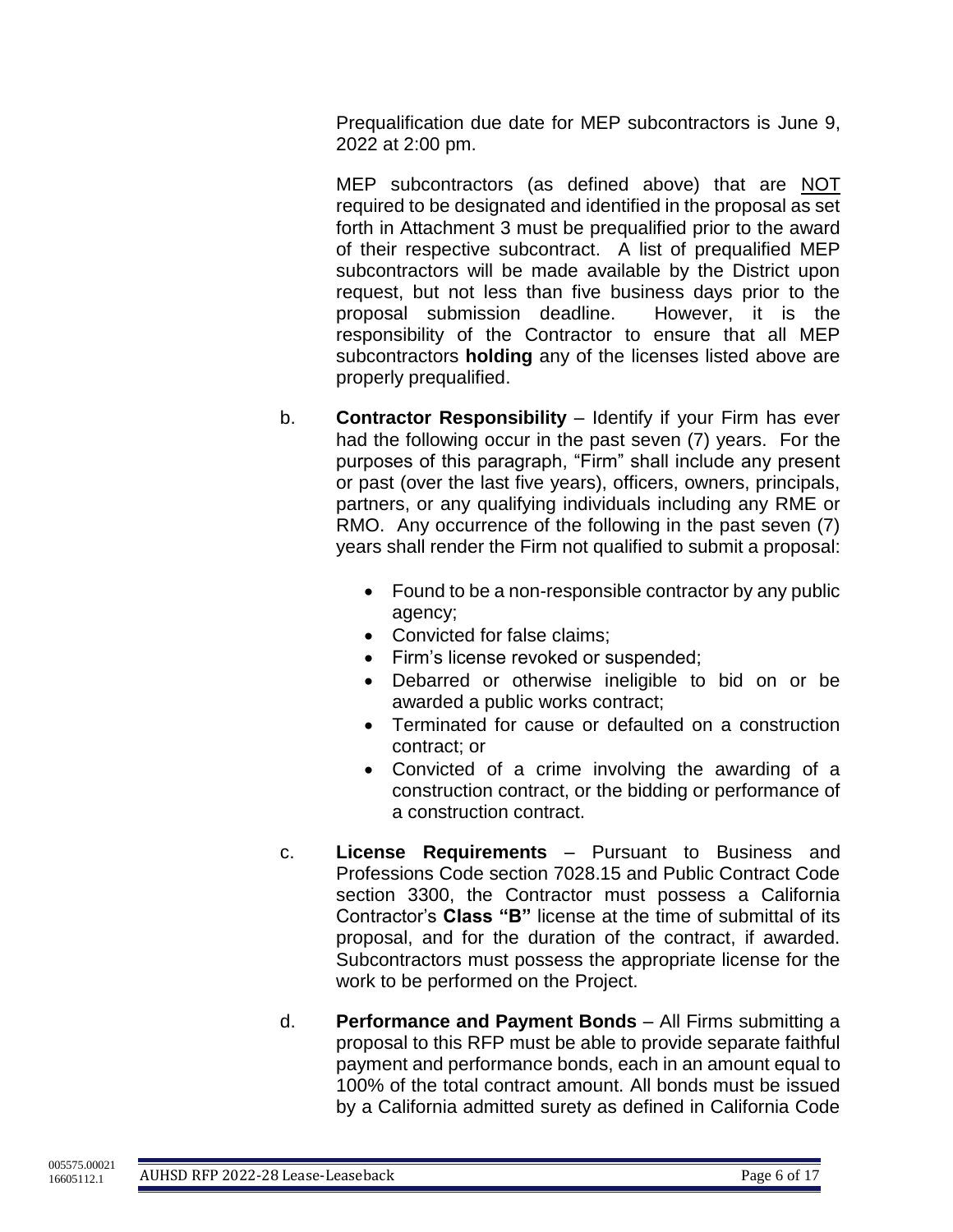of Civil Procedure section 995.120. Firms must provide a letter from their surety indicating the Firm's current and overall bonding capacity, and the ability to meet the bond requirements in Section 35.13 of the Construction Services Agreement.

e. **Insurance Requirements** - All Firms submitting a proposal to this RFP must have the ability to meet all of the insurance requirements set forth in Section 35.4 of the Construction Services Agreement. Firms must include a copy of their current certificate of insurance in their proposals evidencing the following minimum insurance requirements:

> Comprehensive general liability insurance with a combined single limit per occurrence of not less than \$2,000,000.00 or commercial general liability Insurance (including automobile insurance) which provides limits of not less than:

- Per occurrence (combined single limit): \$1,000,000.00
- Project Specific Aggregate (for this Project only): \$2,000,000.00
- Products and Completed Operations: \$1,000,000.00
- Personal and Advertising Injury Limit: \$1,000,000.00

The following special hazards shall be covered by riders or riders to above mentioned public liability insurance or property damage insurance policy or policies of insurance, in amounts as follows:

- Automotive and truck where operated: \$1,000,000.00
- Material Hoist where used: \$1,000,000.00
- Explosion, Collapse and Underground (XCU coverage): \$1,000,000.00

Excess Liability Insurance coverage in the amount of Five Million Dollars (\$5,000,000.00).

Workers' Compensation Insurance shall be provided in accordance with the provisions of the California Labor Code adequate to protect any person, firm, or corporation employed directly or indirectly in connection with the work of the Contractor from claims under Workers' Compensation Acts which may arise for operations, whether such operations be by any person, firm, or corporation, employed directly or indirectly by the Contractor upon or in connection with the work.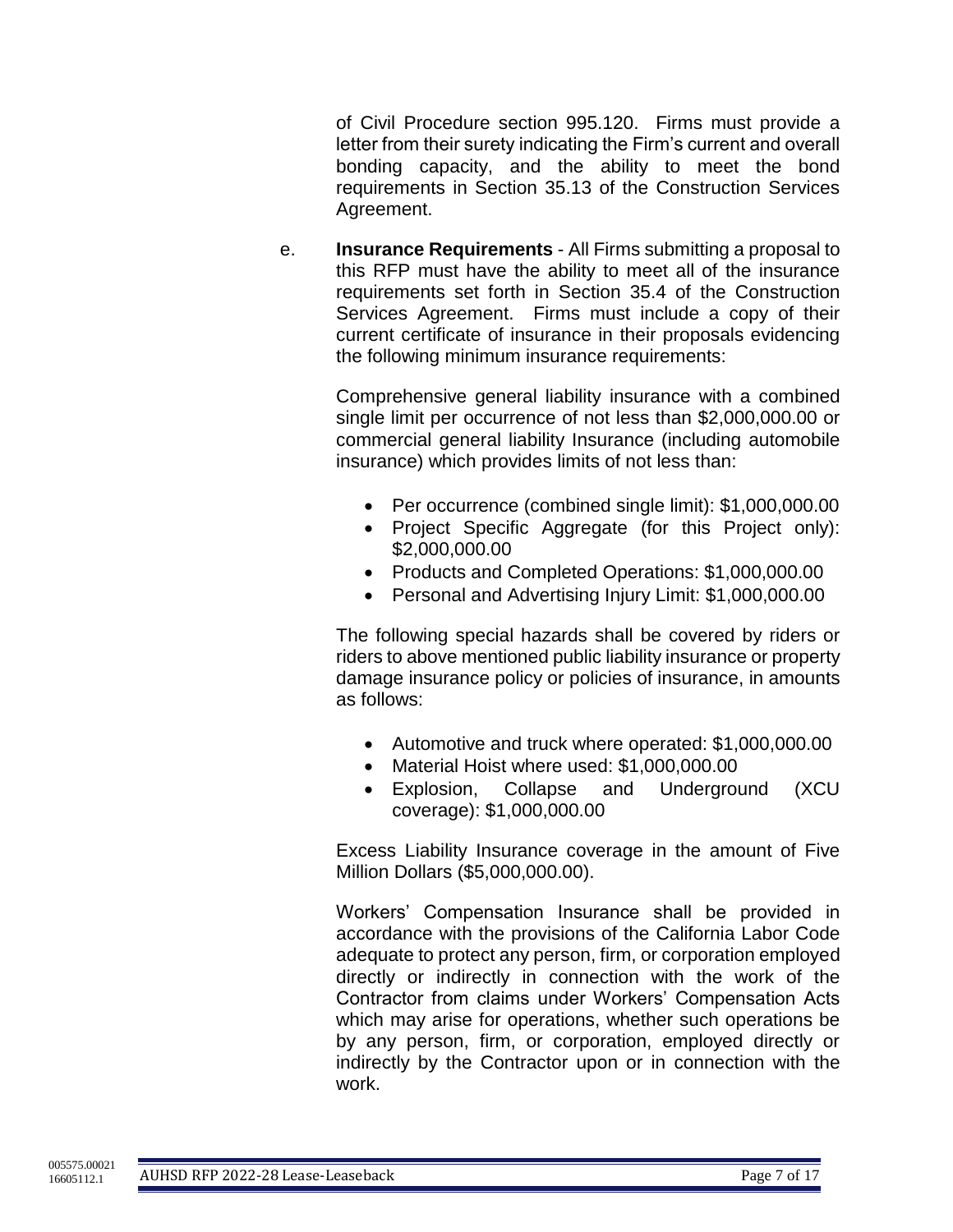Provide a letter from your insurance broker stating that you will be able to provide and meet the insurance requirements in Section 35.4 of the Construction Services Agreement.

- 2. **Firm Personnel, Capacity, and Methodology – Attachment 1**. Each Firm must completely answer all questions in Attachment 1 of the RFP. Note: **Questions may be answered in other sections of the proposal if clearly and conspicuously identified and referenced in the proposal.** The following shall be stated:
	- a. **Description of Firm** Include a description of the Firm's qualifications for providing pre-construction and leaseleaseback services on California school construction projects. Include information regarding the size of the Firm, location of the office from which the required services will be performed, nature of all work performed, and the number of years in this particular business. The Firm shall provide an affirmative statement that it is independent of the District as defined by generally accepted standards.
	- b. **Firm's Personnel and Staffing Resources** Submit resume(s) or profiles for each key staff who will be proposed to provide the requested services, including their qualifications and recent relevant experience providing similar services. Each resume shall include, without limitation, the following information; (a) education; (b) years of relevant experience; (c) professional registrations, certifications and affiliations (d) project-specific experience with focus on public works projects and emphasis on K-12 projects providing preconstruction and lease-leaseback services, including dates and durations of each project listed and the name of the firm where employed. Include a discussion on the Firm's philosophy and approach for providing outstanding customer service.
	- c. **Capacity & Methodology** Describe how the Firm will provide services and fulfill the requirements and expectations of the District and this RFP. Use this section to address the ability of your Firm to undertake and accomplish the required scope of services while meeting deadlines, the Firm's record of meeting schedules and deadlines of other clients, advantages over other firms in the same industry, strength and stability as a business, and supportive client references. Describe the Firm's ability to provide pre-construction and lease-leaseback services exclusively and in a timely manner for the District and the Firm's commitment to providing experienced personnel assigned to District's Project.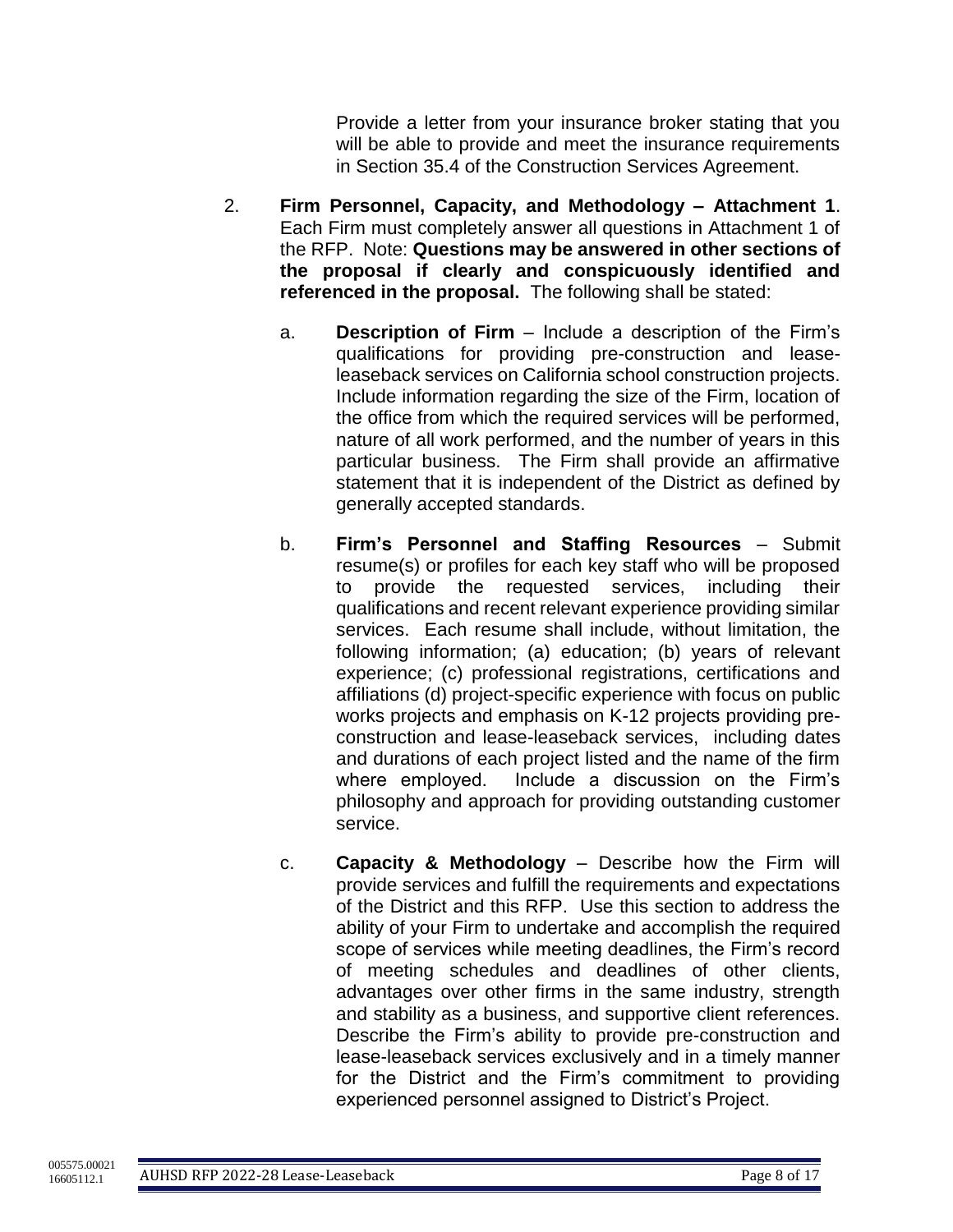d. **Litigation** – Furnish and provide specific information on any termination for cause, litigation settled or judgments entered within the last eight (8) years, as well as any civil judgments within the last eight (8) years. Identify if the Firm or any employee of the Firm is a party to an existing dispute with an owner, or owner's consultants, related to any project for which the Firm provided construction services. If so, please describe the nature of the dispute and its anticipated outcome.

Identify if the Firm has ever filed a petition for bankruptcy. If so, please provide the date the petition was filed and identify the jurisdiction in which it was filed.

- 3. **Relevant Experience and Past Performance** Description of past performance and related experience. Each Firm is required to submit a list of its most relevant pre-construction and leaseleaseback services provided in the past five (5) years that are of the approximate size of the Project described in the RFP. The list shall include: (1) a description and size of the project, (2) scope of the work, (3) dates services were performed for pre-construction services and for lease-leaseback services, (4) total price for the project (please state amounts separately for pre-construction services and for lease-leaseback services and include the final guaranteed maximum price and all contingencies and allowances), and (5) owner's name, address, and phone number. If no leaseleaseback experience, describe alternative delivery methods using the list above.
- 4. **Pre-construction Services** Describe your methodology in providing pre-construction services for the Project, specifically discussing value engineering, constructability review, estimating, and scheduling. Provide examples of constructability reviews that you performed that resulted in the identification of significant design conflicts or omissions, and of value engineering that resulted in significant savings of money or time.
- 5. **Labor Compliance/Skilled and Trained Workforce** Describe your ability to comply with statutory requirements for the payment of prevailing wages, including the monitoring and enforcement of your subcontractor's payment of prevailing wages. Provide copies of any DIR Civil Wage and Penalty Assessment issued against the Firm, explain the circumstances for the Civil Wage and Penalty Assessment, and the final resolution.

Further describe your plan and methodology to comply with the requirements for the use of a "skilled and trained workforce" as defined in Education Code section 17407.5 and Public Contract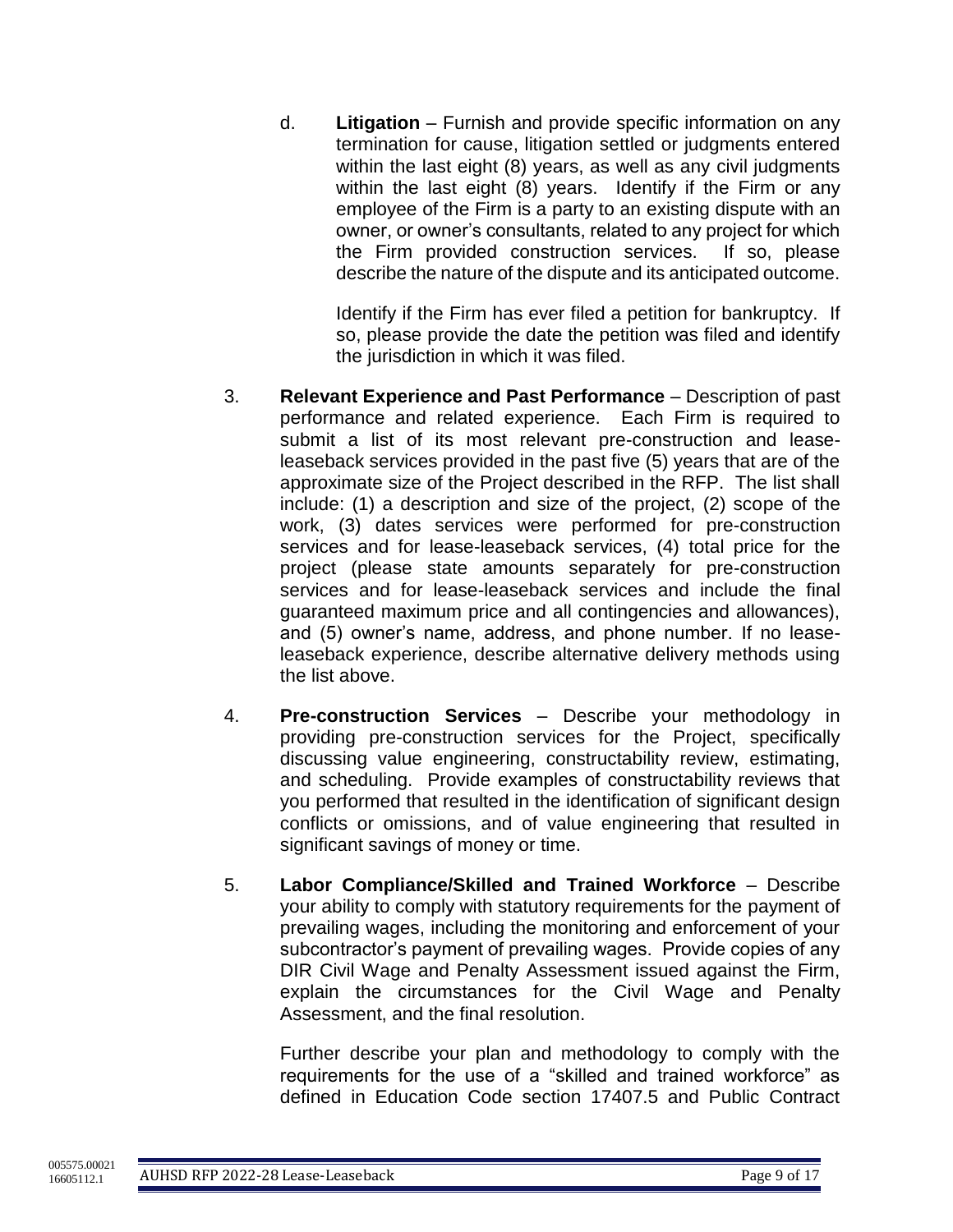Code section 2600 et seq., for each apprenticable occupation that will be used on the Project, including all subcontractors of any tier. Include in your discussion your plan and methodology to comply with the percentage requirements for the use of "skilled journeypersons" for each apprenticable occupation and the required monthly report demonstrating compliance. Please include a copy of a sample monthly report prepared by your firm for another owner if available. Finally, identify and discuss which apprenticable occupation(s) will be the most difficult to meet the percentage requirements for skilled journeypersons on the Project and state why.

6. **Safety** – Discuss your plan to maintain a safe worksite. In your discussion, include whether your Firm has an Injury and Illness Prevention Program that complies with 8 CCR § 1509, whether your Firm has a safety program that meets Cal/OSHA requirements, and whether your Firm will provide a full-time person dedicated to safety on the Project.

Please state whether you have had any accidents in the past five years that resulted in a construction fatality on any of your projects and provide any details for each incident.

Please state whether you have had any recordable injuries in the past five years and provide the average total recordable injuries for the past five years.

Please provide an EMR verification from the State of California or an insurance company for each of the past five years.

- 7. **Local Business Outreach and Participation** The District is vitally interested in promoting the growth of small and local businesses within the boundaries of the District and the City of Anaheim by means of increasing the participation of these businesses in the District's purchase of goods and services. The District has a goal of ten (10) percent of all contracts for these services be awarded to local businesses. A locally-owned business, for purposes of satisfying the locality requirements of this provision, is one which holds a valid business license issued by the city where the District is located or the city or cities where the District has schools. Describe the Firm's plan for inclusion of local businesses in the services to be provided for the District.
- 8. **Exceptions to the Pre-construction Agreement, and/or Lease-Leaseback Agreement** – The form of both the Pre-construction Services Agreement, and Lease-Leaseback Agreement (Site Lease, Sublease, and Construction Services Agreement) are attached to this RFP as Attachment 4. Please review each agreement and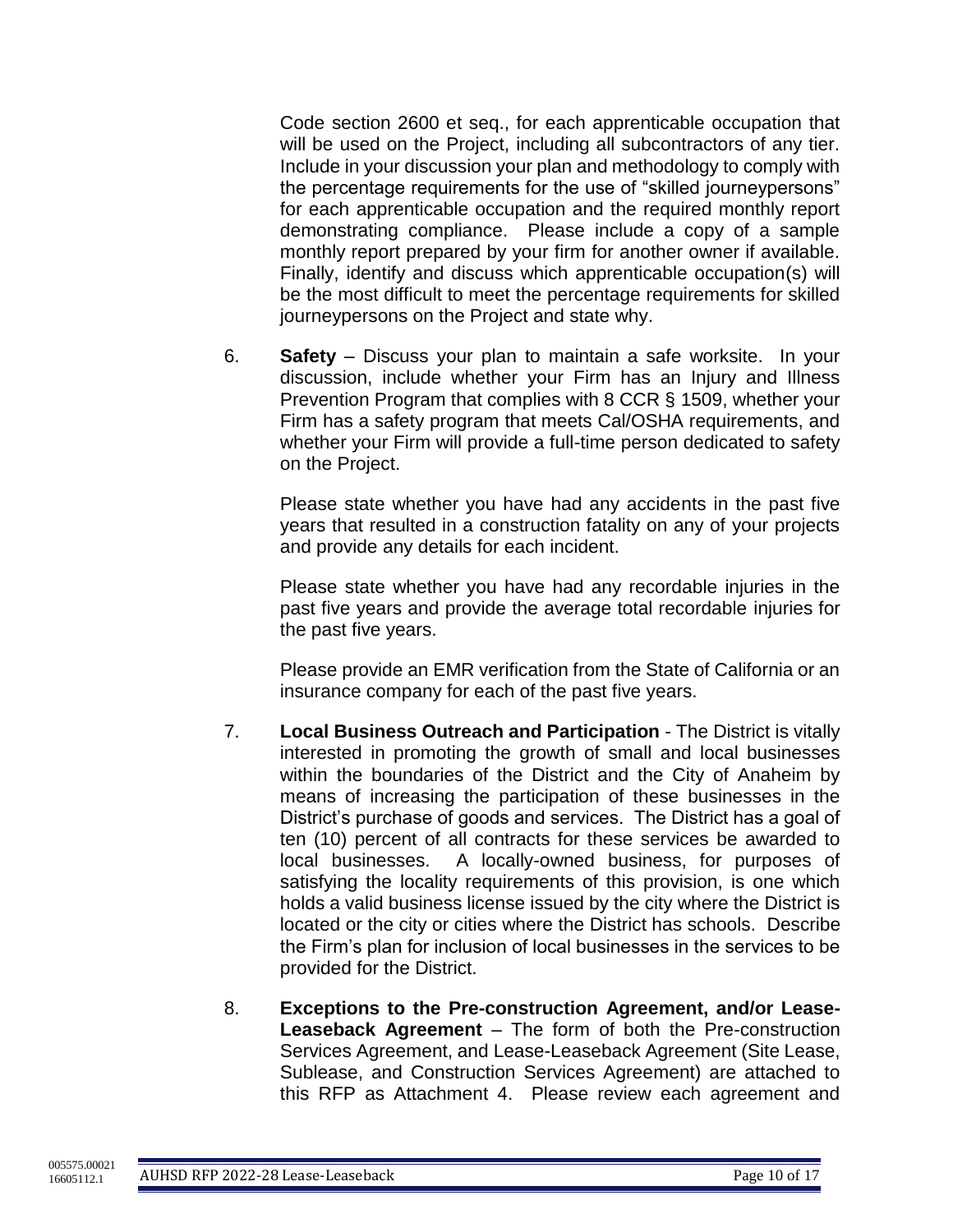provide any proposed exceptions to those agreements on Attachment 1, Firm Questionnaire, Section E.

#### **D. Fee Proposal – Pre-construction Fee, Lease-Leaseback Fee, and General Conditions – "Attachment 2"**

#### DO NOT SUBMIT THIS FORM WITH THE PROPOSAL. ATTACHMENT 2 MUST BE BROUGHT TO THE INTERVIEW IN A SEALED ENVELOPE.

The fee proposal, "Attachment 2", must be submitted in a separate, sealed envelope with your company name, proposal title, "Fee Proposal, Attachment 2", labeled on the outside of the envelope and brought to the interview. **Only those Firms that are invited to interview will be required to complete the Fee Proposal (Attachment 2).**

Provide a lump sum fee to provide pre-construction services, the leaseleaseback fee, and a monthly general conditions fee on Attachment 2. The proposed fees should include all direct labor costs, fringe benefits, insurance, overhead, profit, and all other expenses the Contractor will incur in providing the pre-construction services and the lease-leaseback construction services.

## <span id="page-12-0"></span>**IX. PREPARATION AND SUBMITTAL OF THE PROPOSAL**

## **A. Proposal Submittal and Deadline**

One original, four (4) hard copies and a digital copy (on a thumb drive) of the proposal must be submitted under sealed cover by no later **than 2:00 p.m. on June 23, 2022.**  Label the outside of the sealed proposal envelope or box with your company name, proposal title and RFP deadline.

Proposals shall be delivered to the attention of:

Jennifer Keys Anaheim Union High School District 501 N. Crescent Way Anaheim, CA 92801

It is the sole responsibility of the Firm submitting the proposal to ensure that its proposal is actually received in the office prior to the deadline time and due date. Unless this RFP is extended by a written amendment, proposals received after the time on the due date will not be considered. Faxed or emailed proposals will not be accepted.

## **B. Proposal Completeness**

Proposals shall be completed in all respects as required by the instructions herein. A proposal may be rejected if it is conditional or incomplete, or if it contains alterations of form or other irregularities of any kind as determined by the District. A proposal will be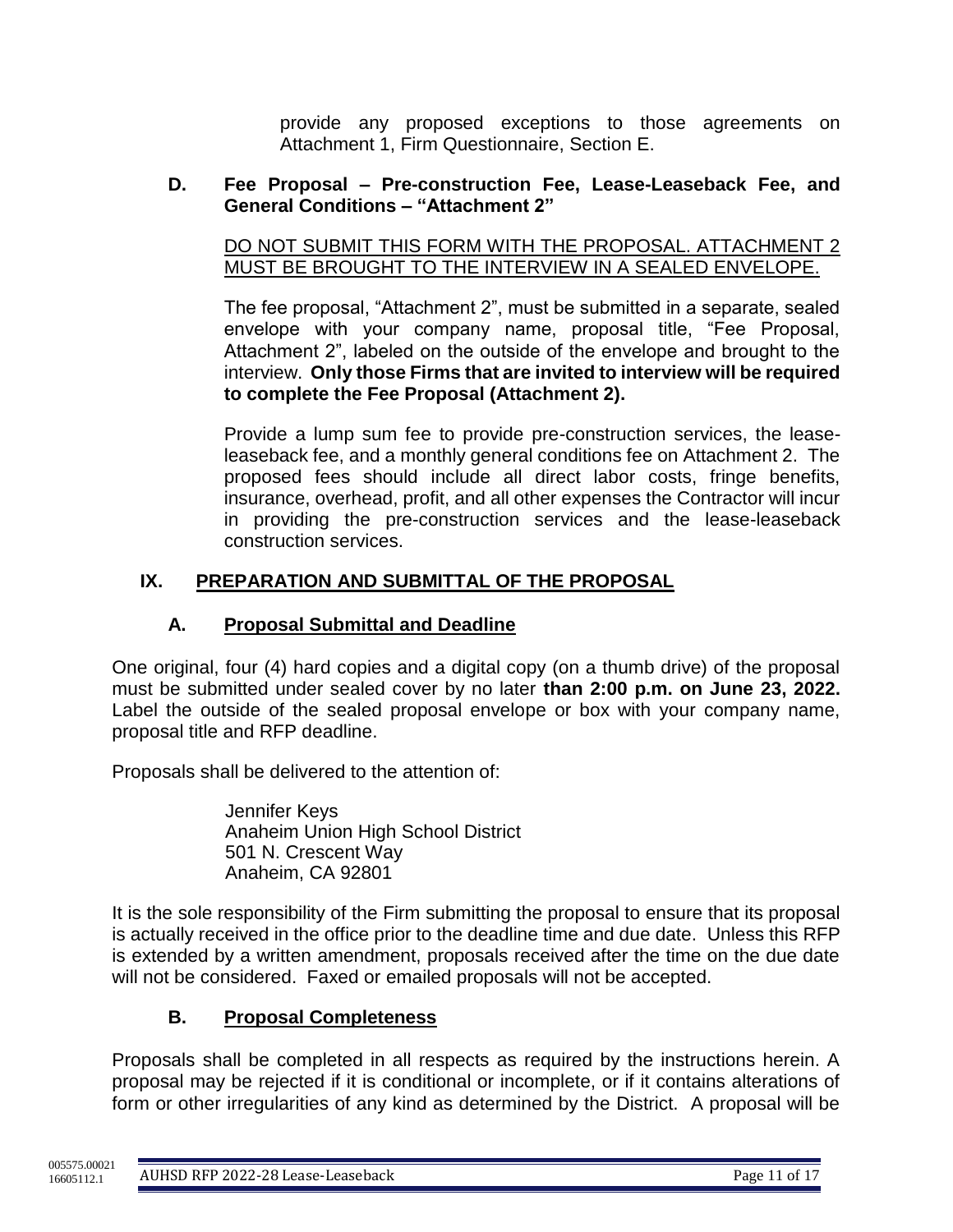rejected if, in the opinion of the District, the information contained therein was intended to mislead the District in the evaluation of the proposal.

## **C. District Not Responsible For Preparation Costs**

All costs incurred in the preparation, submission and/or presentation of Firms responding to the RFP including, but not limited, to the Firm's travel expenses to attend any preconferences, oral presentations, long distance charges, and negotiation sessions, shall be the sole responsibility of the Firm and will not be reimbursed by the District. The District shall not pay for any costs incurred for proposal or contract preparation as a result of termination of this RFP or termination of the contract resulting from this RFP.

## **D. Right to Use Ideas**

All proposals and other materials submitted become the property of the District. District reserves the right to use any ideas presented in any response to the RFP. Selection or rejection of the proposal shall not affect this right.

## **E. Modification or Withdrawal Of Proposal**

A Firm may modify or withdraw a proposal after submission by written request of withdrawal and re-submission, provided that the proposal withdrawal is prior to the proposal deadline specified.

## **F. Amendments**

Firms are advised that the District reserves the right to amend this RFP at any time. Amendments will be done formally by providing written amendments to all potential Firms known to have received a copy of the RFP and/or by publishing the amendment on the District's website.

## **G. Equal Opportunity**

The Firm shall certify that it is an Equal Opportunity Employer and has made a good faith effort to improve minority employment and agrees to meet federal and state guidelines. Legal residents of the United States of America shall be used in providing all services under this RFP.

Firm shall not discriminate nor permit discrimination against any person because of race, color, religion, age, national origin, ancestry, creed, handicap, sex, sexual orientation, or union membership in the performance of the work, including but not limited to preparation, manufacturing, fabrication, installation, erection and delivery of all supplies and equipment. In the event of receipt of such evidence of such discrimination by the Firm or its agents, employees or representatives, District shall have the right to rescind and terminate the contract.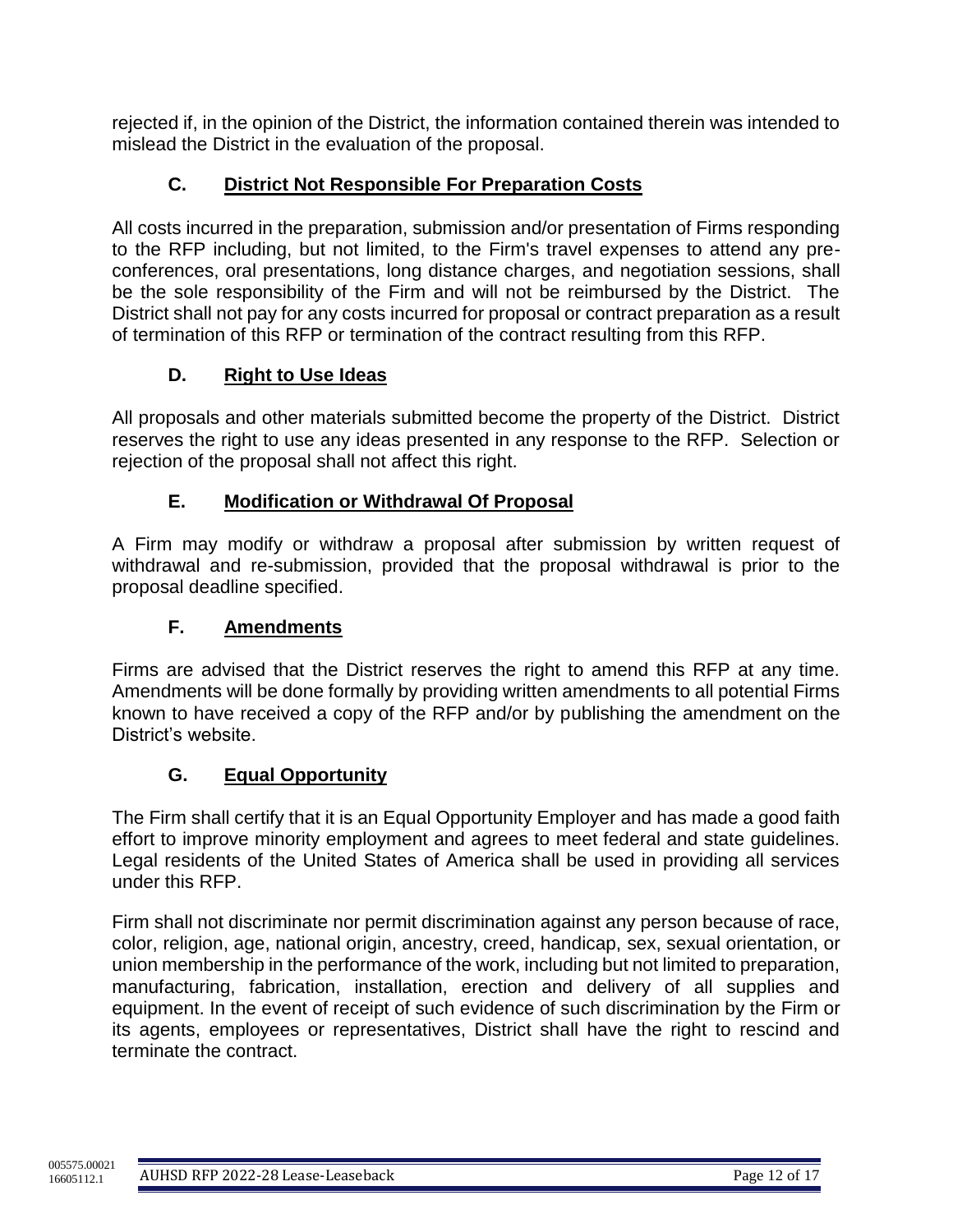The successful Firm agrees to include the paragraph above with appropriate adjustments in all subcontracts, which are entered into for work to be performed pursuant to the contract.

## **H. Waiver or Breach Thereof**

No term or provision of this RFP shall be deemed waived and no breach excused, unless such waiver or consent shall be in writing and signed by an individual authorized to so waive or consent. Any consent by either party to, or waiver of, a breach by the other, whether express or implied, shall not constitute a consent to, waiver of, or excuse for, any other breach or subsequent breach, except as may be expressly provided in the waiver or consent.

## **I. Covenant Against Gratuities**

The Firm warrants that no gratuities (in the form of entertainment, gifts, or otherwise) were offered or given by the Firm or any agent or representative of the Firm, to any officer or employee or consultant of the District with a view toward securing the resultant contract or securing favorable treatment with respect to any determinations concerning the award of the contract. For breach or violation of this provision, the District shall have the right to terminate any negotiation or the resultant contract, either in whole or in part, and any loss or damage sustained by the District in procuring on the open market any items which the Firm agreed to supply shall be borne and paid for by the Firm. The rights and remedies of the District provided in this clause shall not be exclusive and are in addition to any other rights and remedies provided by law.

## **J. Indemnification and Insurance**

The Firm, at its own expense and without exception, shall indemnify, defend and pay all damages, costs, expenses, including attorney fees, and otherwise hold harmless the District, its employees and representatives, from any liability of any nature or kind in regard to the delivery of these services. (See, Construction Services Agreement Section 35.4, 35.5 & 35.6 for insurance requirements and Section 36 for hold harmless and indemnify requirements.)

## **K. Conflict of Interest**

The Firm is in agreement that it presently has no interest and will not acquire any interest, directly or indirectly, which would conflict in any manner or degree with the performance of the services hereunder. The Firm further agrees that no person having any such known interest or conveyed an interest shall be employed, directly or indirectly, in the delivery of services under this RFP.

## **L. Independent Contractor**

The Firm represents itself as an independent contractor offering such services to the general public and shall not represent him/herself or his/her employees to be an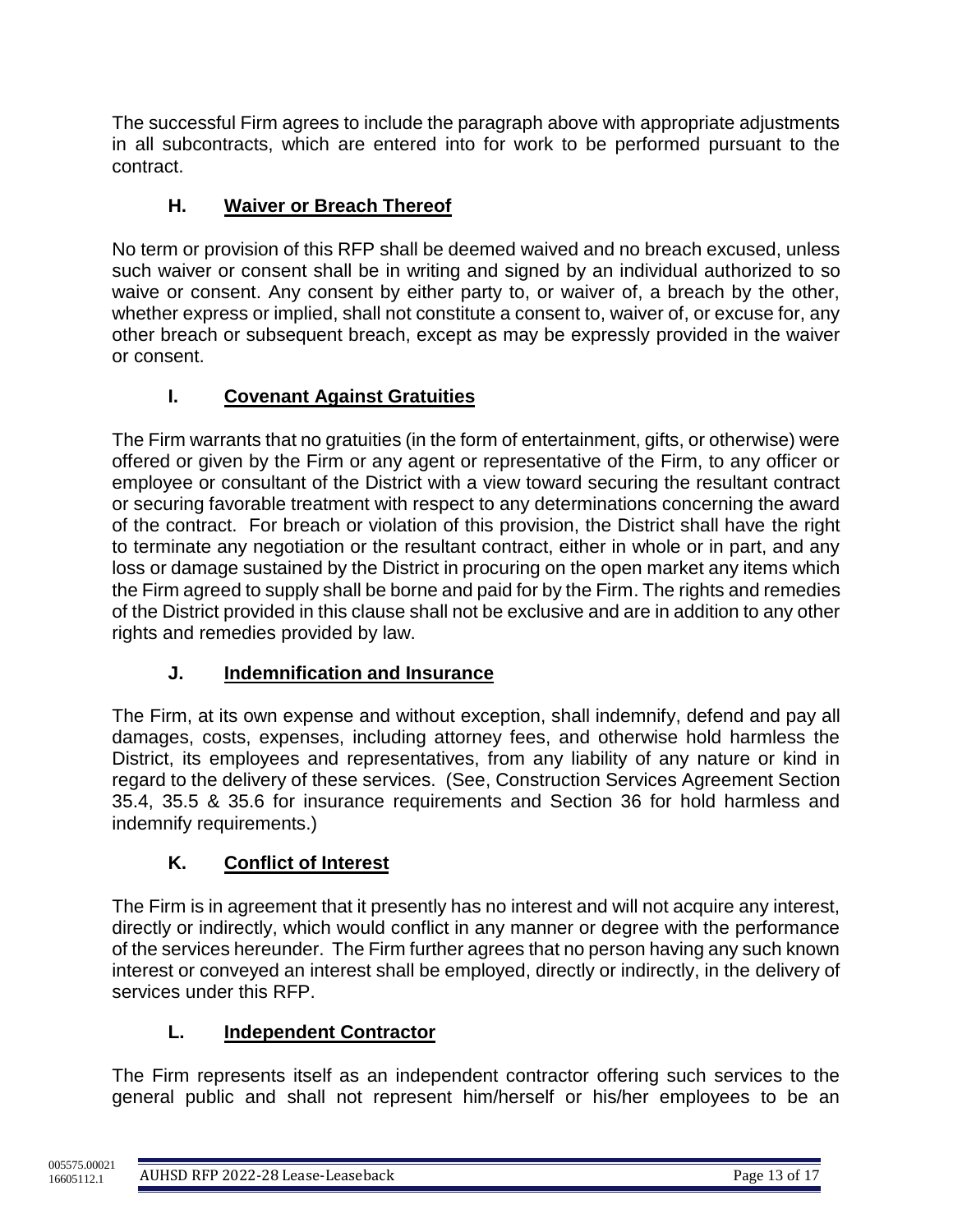employee of the District. Therefore, the Firm shall assume all legal and financial responsibility for taxes, FICA, employee fringe benefits, workers compensation, employee insurance, minimum wage requirements, overtime, and other expenses.

## **M. Precedence of Documents**

The contract between the District and the successful Firm(s) shall consist of (1) this Request for Proposals (RFP) and any amendments thereto, (2) the Agreements included herein to be executed with the successful Firm(s); and (3) the proposal submitted by the Firm to the District in response to the RFP. In the event of a conflict in language between the documents referenced above, the provisions and requirements set forth and/or referenced in the Agreement shall govern. However, the District reserves the right to clarify any contractual relationship in writing with the concurrence of the Firm, and such written clarification shall govern in case of conflict with the applicable requirements stated in the RFP or the Firm's proposal. In all other matters not affected by the written clarification, if any, the RFP shall govern.

## **N. Compliance with Laws**

In connection with the furnishing of services or performance of work under this RFP, the Firm agrees to comply with the Fair Labor Standards Act, Equal Opportunity Employment Act, and all other applicable federal and state laws, regulations and executive orders to the extent that the same may be applicable.

## <span id="page-15-0"></span>**X. PROPOSAL EVALUATION AND BEST VALUE SCORE**

## **A. Proposal Evaluation Committee**

The District's Proposal Evaluation Committee will consist of at least three (3) members and will score each proposal based on the evaluation categories and points set forth in the RFP (See, Section X.B.). Each Firm's proposal will be evaluated and scored only on the information that is included in the Firm's proposal. If any information is missing or incomplete in your proposal, you will not be provided the opportunity to supply the missing or incomplete information, nor will the District seek clarification of any information included in the proposals. Each proposal must be capable of being evaluated independently based solely on the information contained in the proposal.

## **B. Evaluation Categories, Points, and Scoring**

Each member on the Proposal Evaluation Committee will independently score each proposal and each Firm's initial score will be equal to the average score from the Evaluation Committee (i.e., the total number of points from the Proposal Evaluation Committee divided by the number of Proposal Evaluation Committee members: initial score = sum total of points/number of committee members). The initial score will be calculated to two decimal places. Although the Proposal Evaluation Committee will independently score each proposal, the members reserve the right to discuss the RFP process and information in any proposal with other members.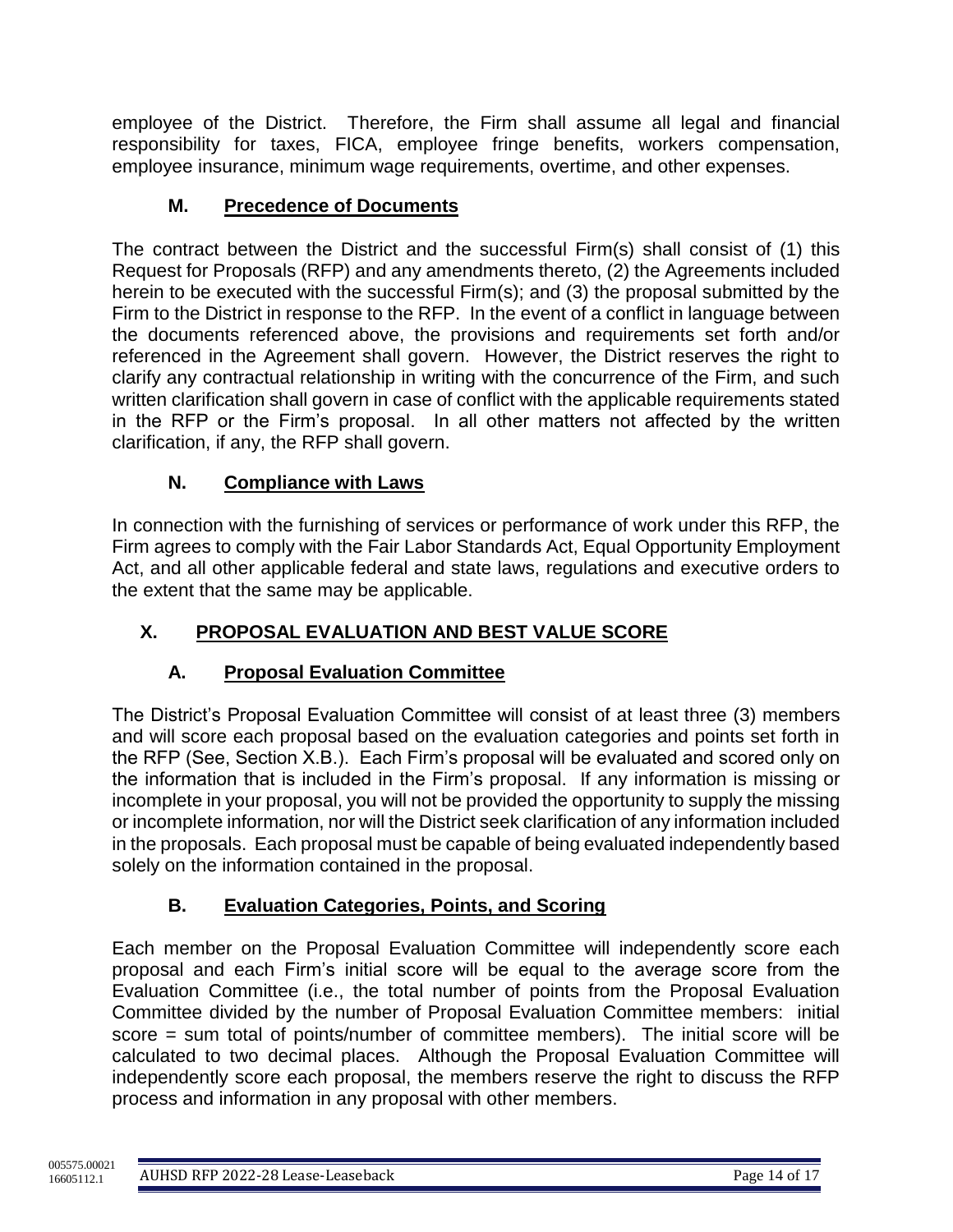The RFP contains eight (8) Evaluation Categories, as discussed in Section VIII.C., and the maximum number of points for each category is shown in the table below. There are 1150 possible points.

| <b>EVALUATION CATEGORY</b>                        | <b>POINTS</b> |
|---------------------------------------------------|---------------|
| <b>Mandatory Requirements</b>                     | Pass/Fail     |
| Firm Personnel, Capacity, and Methodology         | 350           |
| Relevant Experience and Past Performance          | 350           |
| <b>Pre-construction Services</b>                  | 150           |
| Experience with Skilled and Trained Workforce/CBA | 150           |
| Safety                                            | 50            |
| Local Business Outreach and Participation         | 50            |
| Exceptions to Pre-construction/LLB Agreements     | 50            |
| <b>MAXIMUM TOTAL SCORE</b>                        | 1150          |
|                                                   |               |

## **C. Short List Interviews**

After each Firm's final score is calculated, the Proposal Evaluation Committee, based on the final scores, will determine the short list of Firms that will be invited to interview with the Proposal Evaluation Committee. The interview will consist of a short presentation (15 minutes) followed by a question and answer period (30 minutes). After the interview, the Proposal Evaluation Committee will re-evaluate the scores for the Firms invited to interview and make adjustments to the scores, if any, based on the information presented at the interviews. The re-evaluated final scores will be used to calculate the Best Value Scores in Section IX.D. A Best Value Score will not be calculated for those Firms not invited to interview with the Proposal Evaluation Committee.

Firms invited to interview with the Proposal Evaluation Committee will be required to bring their fee proposal (Attachment 2) in a sealed envelope to the interview. The fee proposals will remain sealed until after the final scores are re-evaluated and finalized based on the interviews.

## **D. Fee Proposal and Best Value Score**

The fee proposal (Attachment 2) will be used to calculate the Best Value Score. The Best Value Score will be determined by dividing the Firm's re-evaluated final score by the fee price to calculate a dollar per point score (Best Value Score = Total Fee Proposal/Final Score). **The Firm with the lowest dollar per point score will be the Best Value Score.**

The following example, for illustration purposes only, demonstrates the calculation of the final score and the Best Value Score.

## **Example Scoring and Best Value Scoring for Illustration Purpose Only –**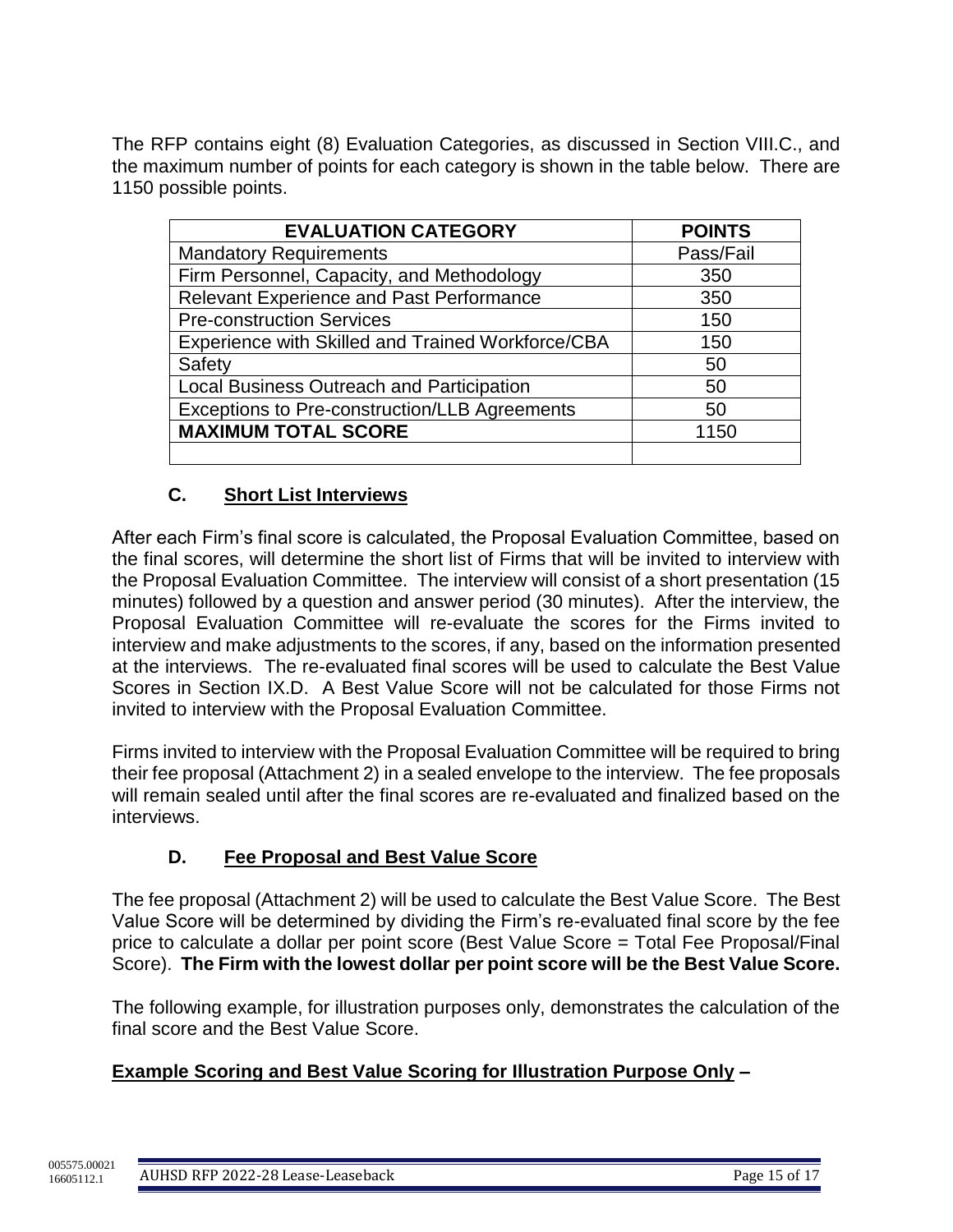#### FIRM #1

| <b>EVALUATION CATEGORY</b>                       | Max. | #1  | #2  | #3  | Ave.   |
|--------------------------------------------------|------|-----|-----|-----|--------|
| <b>Mandatory Requirements</b>                    | P/F  | P   | P   | P   | P      |
| Firm Personnel, Capacity, and Methodology        | 350  | 290 | 300 | 305 | 298.33 |
| <b>Relevant Experience and Past Performance</b>  | 350  | 270 | 290 | 280 | 280    |
| <b>Pre-construction Services</b>                 |      | 120 | 130 | 140 | 130    |
| Experience w/ Skilled and Trained Workforce/CBA  | 150  | 110 | 120 | 115 | 115    |
| Safety                                           | 50   | 50  | 50  | 50  | 50     |
| <b>Local Business Outreach and Participation</b> | 50   | 40  | 50  | 40  | 43.33  |
| <b>Exceptions LLB Agreements</b>                 | 50   | 50  | 50  | 50  | 50     |
| <b>SCORE</b>                                     | 1150 | 930 | 990 | 980 | 966.67 |

Example Fee Proposal – (assumes \$27,000,000 construction budget and an 18-month schedule)

Pre-construction Services - \$25,000 Lease-Leaseback Fee (overhead and profit) – 10% x \$27,000,000 = \$2,700,000 General Conditions (\$15,000/month x 18 months) = \$270,000 Total Fee = \$2,995,000

#### **Firm 1 – Best Value Score – \$2,995,000/966.67 points = \$3,098.27/point**

| FIRM #2 |                                                  |      |     |     |     |        |
|---------|--------------------------------------------------|------|-----|-----|-----|--------|
|         | <b>EVALUATION CATEGORY</b>                       | Max. | #1  | #2  | #3  | Ave.   |
|         | <b>Mandatory Requirements</b>                    | P/F  | P   | P   | P   | Р      |
|         | Firm Personnel, Capacity, and Methodology        | 350  | 285 | 290 | 300 | 291.67 |
|         | <b>Relevant Experience and Past Performance</b>  | 350  | 275 | 285 | 280 | 280    |
|         | <b>Pre-construction Services</b>                 |      |     | 120 | 140 | 130    |
|         | Experience w/ Skilled and Trained Workforce/CBA  | 150  | 100 | 110 | 105 | 105    |
| Safety  |                                                  | 50   | 50  | 50  | 50  | 50     |
|         | <b>Local Business Outreach and Participation</b> | 50   | 40  | 40  | 40  | 40     |
|         | <b>Exceptions to LLB Agreements</b>              | 50   | 50  | 50  | 50  | 50     |
|         | <b>SCORE</b>                                     | 1150 | 930 | 945 | 965 | 946.67 |

Example Fee Proposal – (assumes \$27,000,000 construction budget and an 18 month schedule)

Pre-construction Services - \$40,000 Lease-Leaseback Fee (overhead and profit) – 12% x \$27,000,000 = \$3,240,000 General Conditions (\$12,500/month x 18 months) = \$225,000 Total Fee = \$3,505,000

## **Firm 2 – Best Value Score – \$3,505,000/946.67 points = \$3,702.45/point**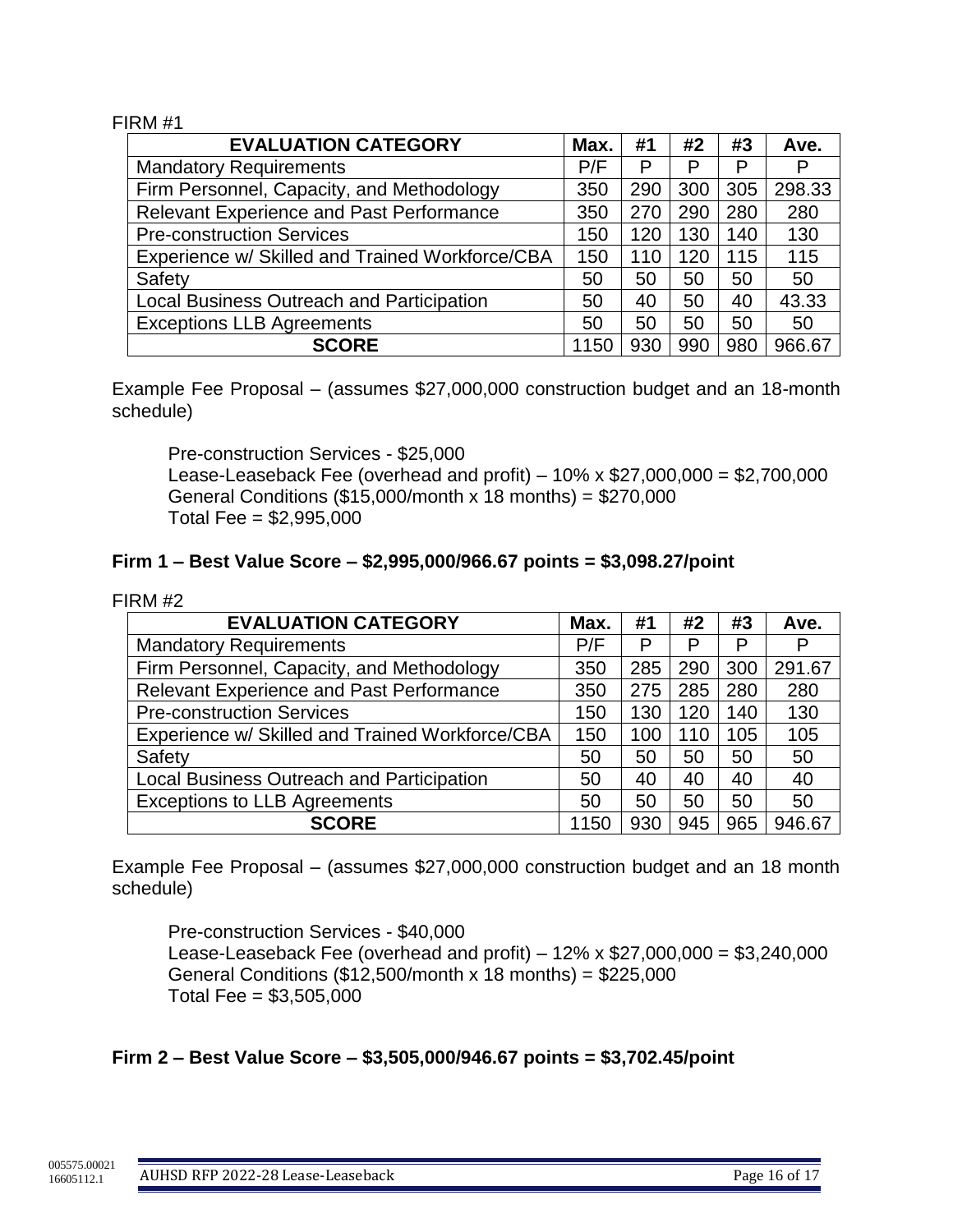Based on this example, Firm 1 would be selected because Firm 1 has the lowest Best Value Score.

## <span id="page-18-0"></span>**XI. GENERAL TERMS AND CONDITIONS**

#### **District Obligation**

Receipt of proposals and responses to this RFP does not obligate the District in any way. The District reserves the right to accept or reject any or all proposals, and to waive any irregularities or informalities in any proposal or in the RFP process.

#### **Award of Contract**

This RFP implies no obligation to award contracts to any Firm. If it is in the best interest of the District, the District retains the sole and absolute right to select the Firm that best meets the District requirements. The award is subject to acceptance by the Governing Board of the District. The District also reserves the right to reject any or all proposals.

#### **Approval to Start Work**

The successful Firm may perform work once a Lease-Leaseback Agreement (Site Lease, Sublease, and Construction Services Agreement) has been fully executed and approved by both parties and all appropriate documentation has been received and approved by the District, and a purchase order has been issued. The District shall not be responsible for work done, even in good faith, prior to approval of the agreement and purchase order issuance by the District.

#### **Ownership of Documents**

All proposals and materials submitted in response to this RFP shall become the property of the District and shall be considered a part of public records and subject to disclosure under the California Public Records Act, unless exempted by law. In addition, all designs, drawings, specifications, notes and other work developed in the performance of any services resulting from this RFP shall be the sole property of District and may be used by District for any purposes without additional compensation to the selected Firm. The selected Firm agrees not to assert any rights or to establish any claim under the design patent or copyright laws.

#### **Joint Ventures**

Where two or more Firms desire to submit a single response to this RFP, they should do so on a prime-subcontractor basis rather than as a joint venture or informal team. The District intends to contract with a single Firm and not with multiple Firms doing business as a joint venture.

#### **Fingerprinting**

Per the provisions of Education Code section 45125.1, the District has a zero tolerance policy for all Firms having any contacts with students without clearance from the State Department of Justice. All assigned personnel shall comply with the fingerprinting clearance law prior to providing services at the school sites.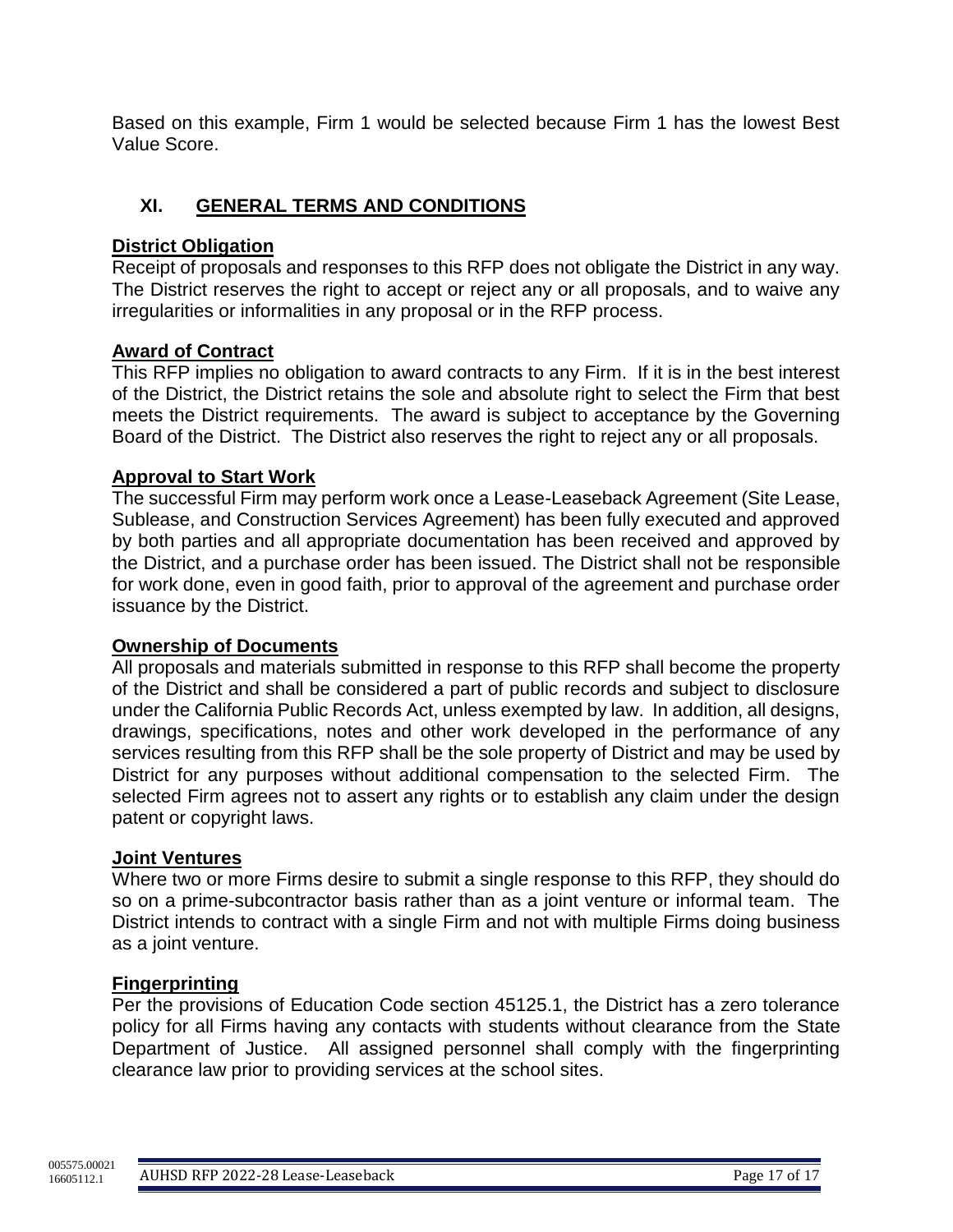#### **ATTACHMENT 1 – FIRM QUESTIONNAIRE**

<span id="page-19-0"></span>The Respondent shall furnish all the following information accurately and completely for the Respondent and each of the proposed staff and submit this with the proposal. Failure to comply with this requirement may cause rejection of the Respondent's qualifications. Additional sheets may be attached if necessary. "You" or "your" or "Respondent" as used herein refers to the Respondent and/or any of its owners, officers, directors, shareholders, parties, principals, or any qualifying individuals including any RME or RMO.

If the same information is provided elsewhere in your qualification and qualification materials, then please clearly identify such in the following questions.

Please be advised that the District may request verbal or written clarifications, additional information, an interview or presentation at any time regarding this questionnaire.

#### **SECTION A - GENERAL INFORMATION**

| Type of Respondent: (check one)<br>Individual ________ Partnership _______ Corporation ______ |                                                                                                                      |  |                                                                                                                      |  |  |  |
|-----------------------------------------------------------------------------------------------|----------------------------------------------------------------------------------------------------------------------|--|----------------------------------------------------------------------------------------------------------------------|--|--|--|
|                                                                                               |                                                                                                                      |  |                                                                                                                      |  |  |  |
|                                                                                               |                                                                                                                      |  |                                                                                                                      |  |  |  |
|                                                                                               |                                                                                                                      |  |                                                                                                                      |  |  |  |
| Names and titles of all principals/officers of the Respondent:                                |                                                                                                                      |  |                                                                                                                      |  |  |  |
| Name<br><b>Title</b>                                                                          |                                                                                                                      |  | <b>Phone Number</b>                                                                                                  |  |  |  |
|                                                                                               |                                                                                                                      |  |                                                                                                                      |  |  |  |
|                                                                                               | <u> 1989 - Johann John Stone, markin fan it ferstjer fan it ferstjer fan it ferstjer fan it ferstjer fan it fers</u> |  | <u> 1989 - Johann John Stone, markin fan it ferstjer fan it ferstjer fan it ferstjer fan it ferstjer fan it fers</u> |  |  |  |
|                                                                                               |                                                                                                                      |  |                                                                                                                      |  |  |  |

(1) Respondent name, address and contact information: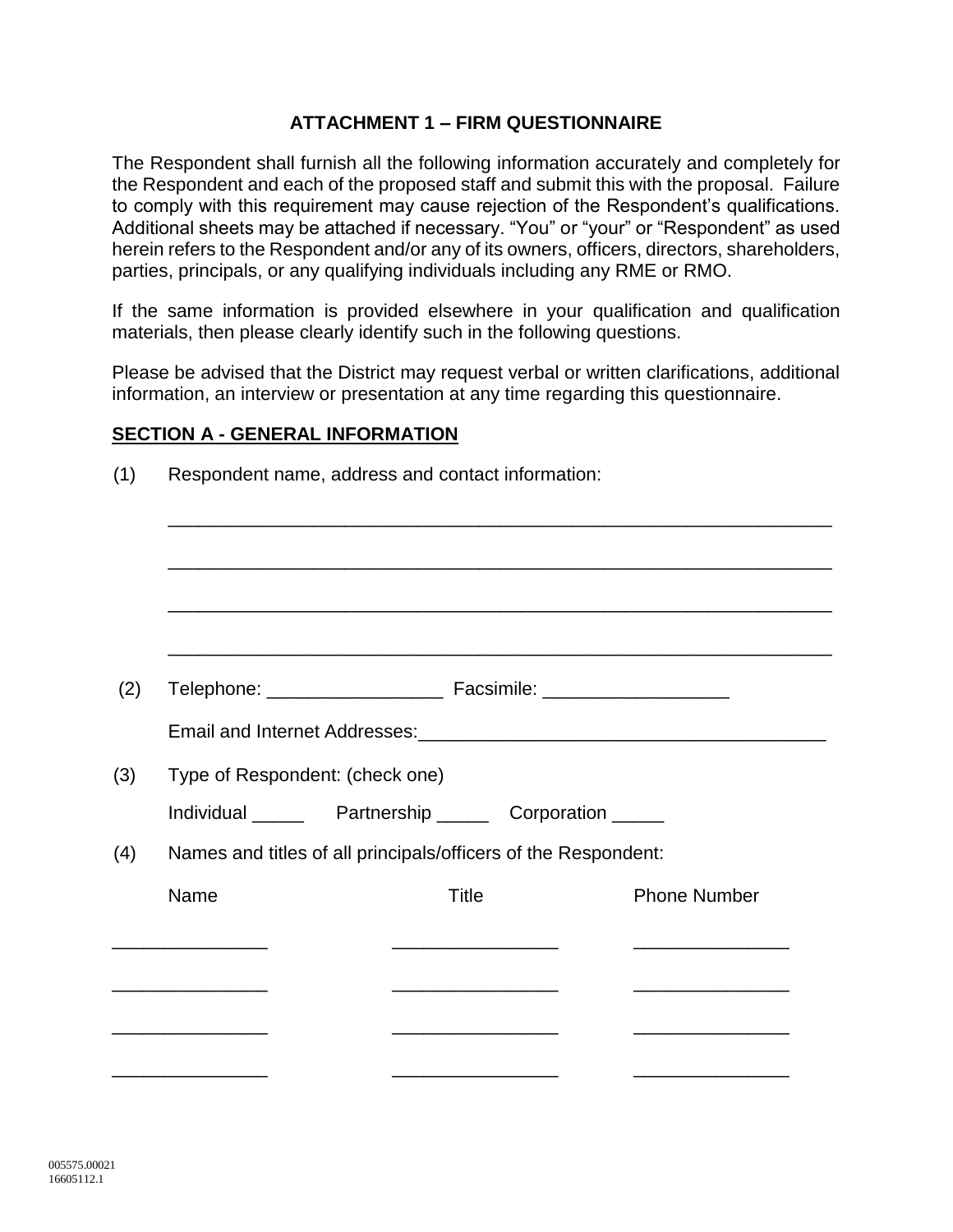(5) Please list any applicable certifications and licenses and their associated numbers:

\_\_\_\_\_\_\_\_\_\_\_\_\_\_\_\_\_\_\_\_\_\_\_\_\_\_\_\_\_\_\_\_\_\_\_\_\_\_\_\_\_\_\_\_\_\_\_\_\_\_\_\_\_\_\_\_\_\_\_\_\_\_\_\_

- (6) Have you or any of your principals ever conducted similar services under a different name or certification or different license number? \_\_\_\_\_.
	- (a) If yes, give other name, address and certification or license number.

Name \_\_\_\_\_\_\_\_\_\_\_\_\_\_\_\_\_\_\_\_\_\_\_\_\_\_\_\_\_\_\_\_\_\_\_\_\_\_\_\_\_\_

Address \_\_\_\_\_\_\_\_\_\_\_\_\_\_\_\_\_\_\_\_\_\_\_\_\_\_\_\_\_\_\_\_\_\_\_\_\_\_\_\_

License No. (if any)  $\Box$ 

(7) How many years has Respondent been in business under its present business name?

\_\_\_\_\_\_\_\_\_\_\_\_\_\_\_\_\_\_\_\_\_\_\_\_\_\_\_\_\_\_\_\_\_\_\_\_\_\_\_\_\_\_\_\_\_\_\_\_\_\_\_\_\_\_\_\_\_\_\_\_\_\_\_\_

\_\_\_\_\_\_\_\_\_\_\_\_\_\_\_\_\_\_\_\_\_\_\_\_\_\_\_\_\_\_\_\_\_\_\_\_\_\_\_\_\_\_\_\_\_\_\_\_\_\_\_\_\_\_\_\_\_\_\_\_\_\_\_\_

\_\_\_\_\_\_\_\_\_\_\_\_\_\_\_\_\_\_\_\_\_\_\_\_\_\_\_\_\_\_\_\_\_\_\_\_\_\_\_\_\_\_\_\_\_\_\_\_\_\_\_\_\_\_\_\_\_\_\_\_\_\_\_\_

\_\_\_\_\_\_\_\_\_\_\_\_\_\_\_\_\_\_\_\_\_\_\_\_\_\_\_\_\_\_\_\_\_\_\_\_\_\_\_\_\_\_\_\_\_\_\_\_\_\_\_\_\_\_\_\_\_\_\_\_\_\_\_\_\_\_\_\_\_\_\_

\_\_\_\_\_\_\_\_\_\_\_\_\_\_\_\_\_\_\_\_\_\_\_\_\_\_\_\_\_\_\_\_\_\_\_\_\_\_\_\_\_\_\_\_\_\_\_\_\_\_\_\_\_\_\_\_\_\_\_\_\_\_\_\_\_\_\_\_\_\_\_

\_\_\_\_\_\_\_\_\_\_\_\_\_\_\_\_\_\_\_\_\_\_\_\_\_\_\_\_\_\_\_\_\_\_\_\_\_\_\_\_\_\_\_\_\_\_\_\_\_\_\_\_\_\_\_\_\_\_\_\_\_\_\_\_\_\_\_\_\_\_\_

\_\_\_\_\_\_\_\_\_\_\_\_\_\_\_\_\_\_\_\_\_\_\_\_\_\_\_\_\_\_\_\_\_\_\_\_\_\_\_\_\_\_\_\_\_\_\_\_\_\_\_\_\_\_\_\_\_\_\_\_\_\_\_\_\_\_\_\_\_\_\_

- (8) How many years of experience does Respondent have providing similar services?
- (9) For how many public agencies has Respondent provided similar services?
- (10) Please list the public agencies, including any school districts that Respondent has provided similar services for:

- (11) Please attach a short history of the Respondent including whether it is local, national, or international as well as approximate number of employees. Also provide the number of offices and locations.
- (12) Identify pre-construction and lease-leaseback construction services performed for other school districts in accordance with parameters described above.
- (13) Describe how Respondent has successfully provided pre-construction and lease-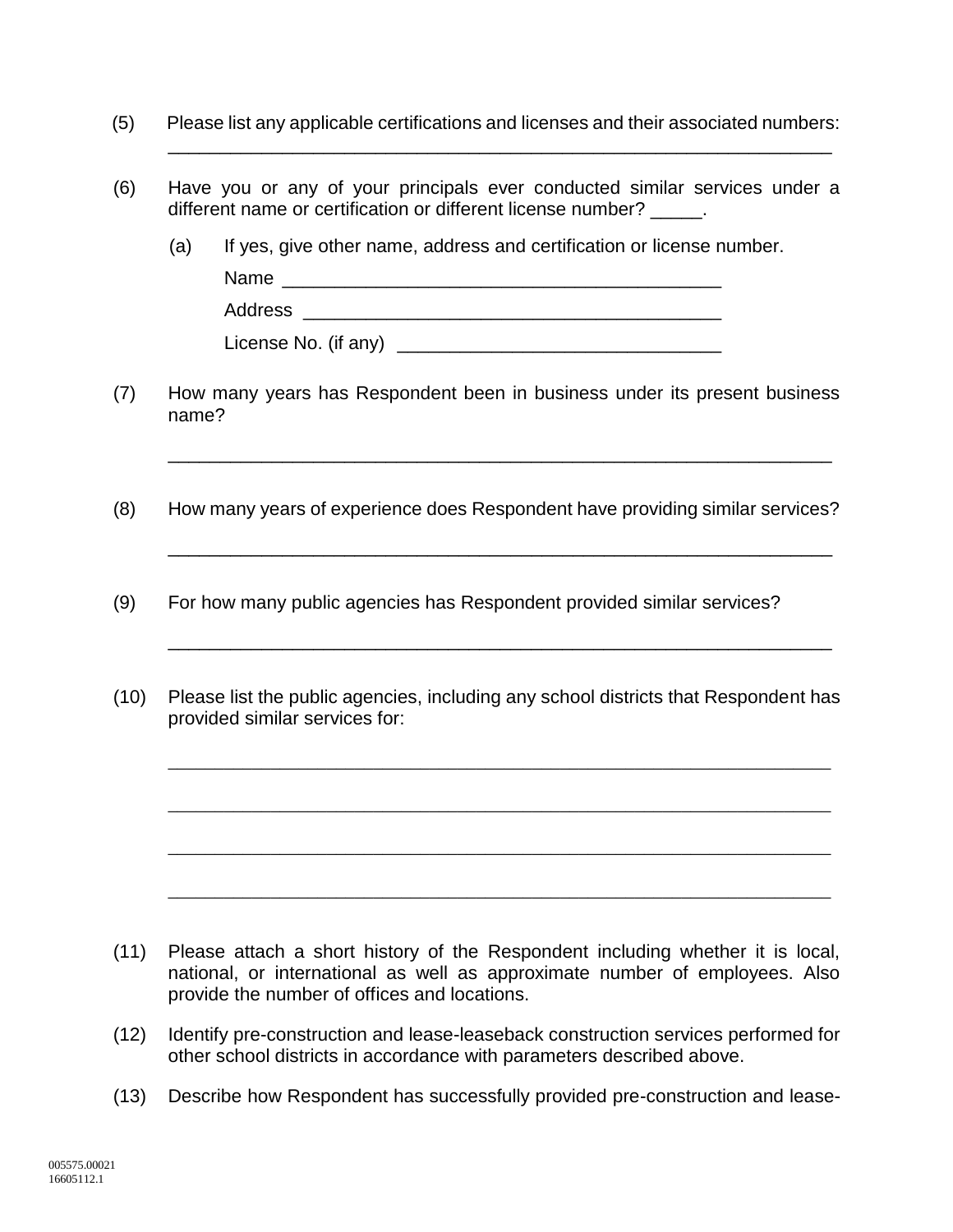leaseback construction services such as those described herein.

(14) Describe the unique or innovative pre-construction and lease-leaseback construction services utilized on previous projects.

#### **SECTION B – LEGAL**

- (15) Have you or any of your principals been in any claim, litigation or arbitration of any kind on a question or questions relating to similar services involving a school or community college district during the prior eight (8) years?
	- (a) If yes, provide the name of the public agency and briefly detail the dispute:

\_\_\_\_\_\_\_\_\_\_\_\_\_\_\_\_\_\_\_\_\_\_\_\_\_\_\_\_\_\_\_\_\_\_\_\_\_\_\_\_\_\_\_\_\_\_\_\_\_\_\_\_\_\_\_\_\_\_\_

\_\_\_\_\_\_\_\_\_\_\_\_\_\_\_\_\_\_\_\_\_\_\_\_\_\_\_\_\_\_\_\_\_\_\_\_\_\_\_\_\_\_\_\_\_\_\_\_\_\_\_\_\_\_\_\_\_\_\_

\_\_\_\_\_\_\_\_\_\_\_\_\_\_\_\_\_\_\_\_\_\_\_\_\_\_\_\_\_\_\_\_\_\_\_\_\_\_\_\_\_\_\_\_\_\_\_\_\_\_\_\_\_\_\_\_\_\_\_

\_\_\_\_\_\_\_\_\_\_\_\_\_\_\_\_\_\_\_\_\_\_\_\_\_\_\_\_\_\_\_\_\_\_\_\_\_\_\_\_\_\_\_\_\_\_\_\_\_\_\_\_\_\_\_\_\_\_\_

\_\_\_\_\_\_\_\_\_\_\_\_\_\_\_\_\_\_\_\_\_\_\_\_\_\_\_\_\_\_\_\_\_\_\_\_\_\_\_\_\_\_\_\_\_\_\_\_\_\_\_\_\_\_\_\_\_\_\_

\_\_\_\_\_\_\_\_\_\_\_\_\_\_\_\_\_\_\_\_\_\_\_\_\_\_\_\_\_\_\_\_\_\_\_\_\_\_\_\_\_\_\_\_\_\_\_\_\_\_\_\_\_\_\_\_\_\_\_

\_\_\_\_\_\_\_\_\_\_\_\_\_\_\_\_\_\_\_\_\_\_\_\_\_\_\_\_\_\_\_\_\_\_\_\_\_\_\_\_\_\_\_\_\_\_\_\_\_\_\_\_\_\_\_\_\_\_\_

\_\_\_\_\_\_\_\_\_\_\_\_\_\_\_\_\_\_\_\_\_\_\_\_\_\_\_\_\_\_\_\_\_\_\_\_\_\_\_\_\_\_\_\_\_\_\_\_\_\_\_\_\_\_\_\_\_\_\_

\_\_\_\_\_\_\_\_\_\_\_\_\_\_\_\_\_\_\_\_\_\_\_\_\_\_\_\_\_\_\_\_\_\_\_\_\_\_\_\_\_\_\_\_\_\_\_\_\_\_\_\_\_\_\_\_\_\_\_

\_\_\_\_\_\_\_\_\_\_\_\_\_\_\_\_\_\_\_\_\_\_\_\_\_\_\_\_\_\_\_\_\_\_\_\_\_\_\_\_\_\_\_\_\_\_\_\_\_\_\_\_\_\_\_\_\_\_\_

\_\_\_\_\_\_\_\_\_\_\_\_\_\_\_\_\_\_\_\_\_\_\_\_\_\_\_\_\_\_\_\_\_\_\_\_\_\_\_\_\_\_\_\_\_\_\_\_\_\_\_\_\_\_\_\_\_\_\_

(16) Have you ever had a service agreement terminated for convenience or cause in the prior eight (8) years? \_\_\_\_\_.

(a) If yes, provide details including the name of the other party:

(17) Is Respondent, owners, and/or any principal or manager involved in or is Respondent aware of any pending litigation regarding professional misconduct, bad faith, discrimination, or sexual harassment?

(a) If yes, provide details: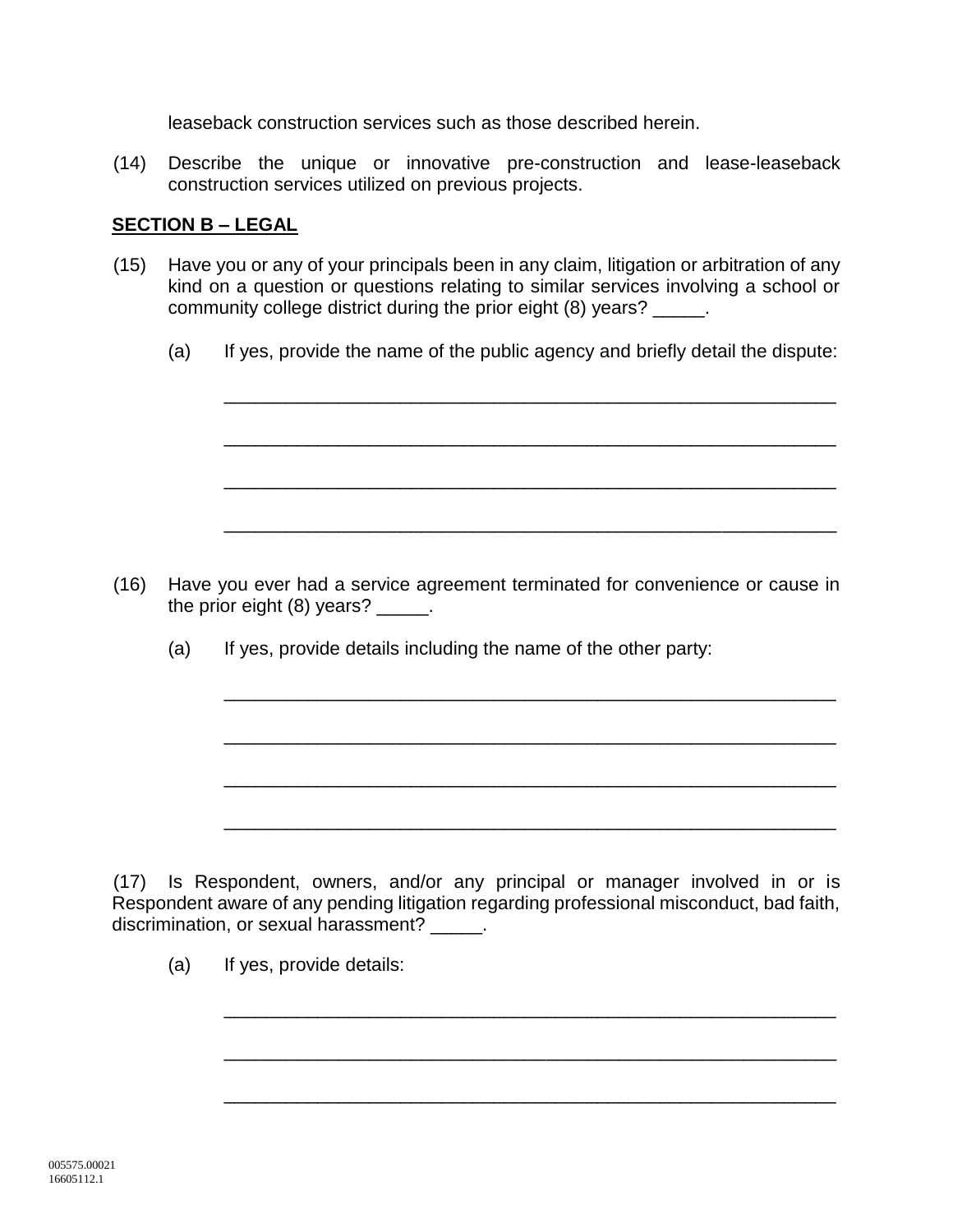(18) Is Respondent, owners, and/or any principals or manager involved in or aware of any pending disciplinary action and/or investigation conducted by any local, state or federal agency? \_\_\_\_\_.

\_\_\_\_\_\_\_\_\_\_\_\_\_\_\_\_\_\_\_\_\_\_\_\_\_\_\_\_\_\_\_\_\_\_\_\_\_\_\_\_\_\_\_\_\_\_\_\_\_\_\_\_\_\_\_\_\_\_\_

\_\_\_\_\_\_\_\_\_\_\_\_\_\_\_\_\_\_\_\_\_\_\_\_\_\_\_\_\_\_\_\_\_\_\_\_\_\_\_\_\_\_\_\_\_\_\_\_\_\_\_\_\_\_\_\_\_\_\_

\_\_\_\_\_\_\_\_\_\_\_\_\_\_\_\_\_\_\_\_\_\_\_\_\_\_\_\_\_\_\_\_\_\_\_\_\_\_\_\_\_\_\_\_\_\_\_\_\_\_\_\_\_\_\_\_\_\_\_

\_\_\_\_\_\_\_\_\_\_\_\_\_\_\_\_\_\_\_\_\_\_\_\_\_\_\_\_\_\_\_\_\_\_\_\_\_\_\_\_\_\_\_\_\_\_\_\_\_\_\_\_\_\_\_\_\_\_\_

\_\_\_\_\_\_\_\_\_\_\_\_\_\_\_\_\_\_\_\_\_\_\_\_\_\_\_\_\_\_\_\_\_\_\_\_\_\_\_\_\_\_\_\_\_\_\_\_\_\_\_\_\_\_\_\_\_\_\_

(a) If yes, provide details:

(20) Will Respondent comply with all District, local, state and federal legal requirements, regulations and laws? \_\_\_\_\_.

#### **SECTION C – ADDITIONAL INFORMATION**

(21) Please provide any other information that may assist the District in ascertaining your qualifications, capability and customer service under any resultant agreement.

#### **SECTION D – CONFLICT OF INTEREST**

- (22) Have you ever had any direct or indirect business, financial or other connection with any official, employee or consultant of the District? Identify any conflict of interest in (a):
	- (a) Please elaborate and discuss any potential, apparent or actual conflict of interest:

\_\_\_\_\_\_\_\_\_\_\_\_\_\_\_\_\_\_\_\_\_\_\_\_\_\_\_\_\_\_\_\_\_\_\_\_\_\_\_\_\_\_\_\_\_\_\_\_\_\_\_\_\_\_\_\_\_\_\_

\_\_\_\_\_\_\_\_\_\_\_\_\_\_\_\_\_\_\_\_\_\_\_\_\_\_\_\_\_\_\_\_\_\_\_\_\_\_\_\_\_\_\_\_\_\_\_\_\_\_\_\_\_\_\_\_\_\_\_

\_\_\_\_\_\_\_\_\_\_\_\_\_\_\_\_\_\_\_\_\_\_\_\_\_\_\_\_\_\_\_\_\_\_\_\_\_\_\_\_\_\_\_\_\_\_\_\_\_\_\_\_\_\_\_\_\_\_\_

\_\_\_\_\_\_\_\_\_\_\_\_\_\_\_\_\_\_\_\_\_\_\_\_\_\_\_\_\_\_\_\_\_\_\_\_\_\_\_\_\_\_\_\_\_\_\_\_\_\_\_\_\_\_\_\_\_\_\_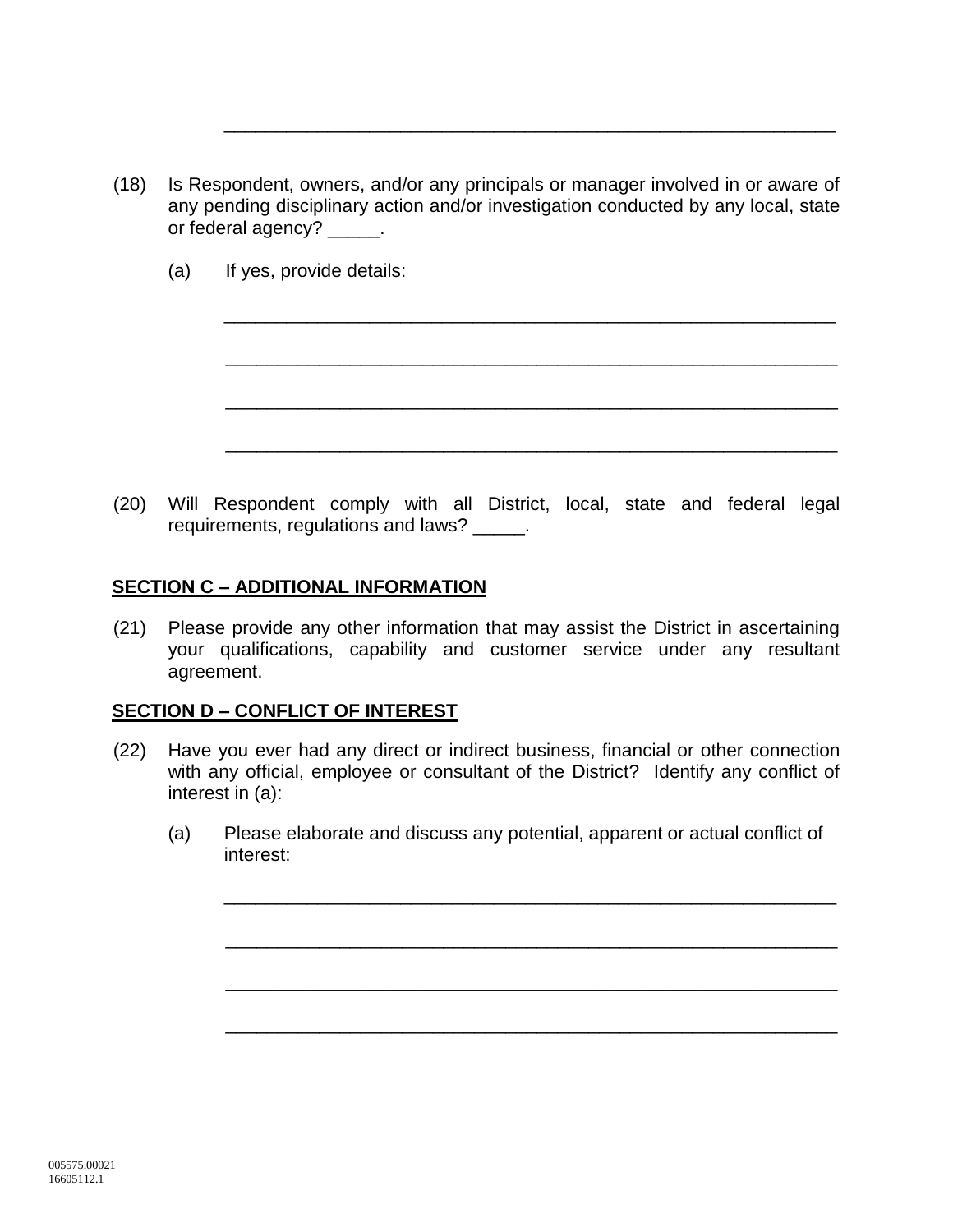## **SECTION E. Exceptions to Agreement Forms**

The Firm is required to list any exceptions to terms in the Agreement Forms below.

|                     |  | <u> 1989 - Johann John Stoff, deutscher Stoff als der Stoff als der Stoff als der Stoff als der Stoff als der Stoff</u>                                                   |                   |  |
|---------------------|--|---------------------------------------------------------------------------------------------------------------------------------------------------------------------------|-------------------|--|
|                     |  |                                                                                                                                                                           |                   |  |
|                     |  |                                                                                                                                                                           |                   |  |
|                     |  |                                                                                                                                                                           |                   |  |
|                     |  |                                                                                                                                                                           |                   |  |
| correct.            |  | I certify and declare under penalty of perjury under the laws of the State of<br>California that the information provided in the foregoing Firm Questionnaire is true and |                   |  |
|                     |  | Executed this _____ day of _______________________, 20__, at _____________,                                                                                               |                   |  |
|                     |  |                                                                                                                                                                           |                   |  |
|                     |  |                                                                                                                                                                           |                   |  |
|                     |  |                                                                                                                                                                           |                   |  |
| <b>Company Name</b> |  | Signature                                                                                                                                                                 |                   |  |
|                     |  |                                                                                                                                                                           |                   |  |
|                     |  |                                                                                                                                                                           |                   |  |
| <b>Title</b>        |  |                                                                                                                                                                           | <b>Print Name</b> |  |
|                     |  |                                                                                                                                                                           |                   |  |
|                     |  |                                                                                                                                                                           |                   |  |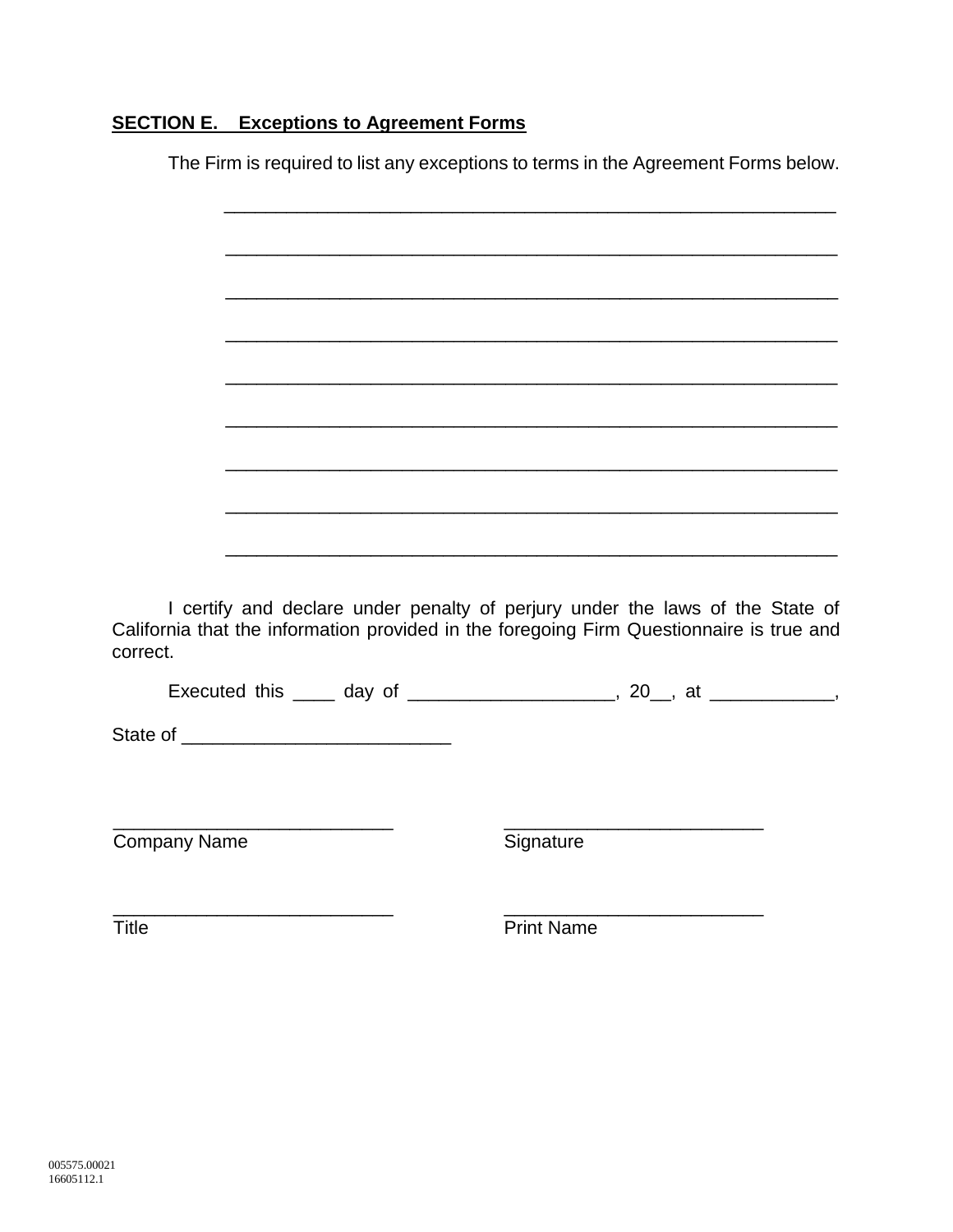## **ATTACHMENT 2 – FEE PROPOSAL**

DO NOT SUBMIT THIS FORM WITH THE PROPOSAL. ATTACHMENT 2 MUST BE BROUGHT TO THE INTERVIEW IN A SEALED ENVELOPE. The fee proposal, "Attachment 2", must be submitted in a separate, sealed envelope with your company name, proposal title, "Fee Proposal, Attachment 2", labeled on the outside of the envelope and brought to the interview. Only those Firms that are invited to interview will be required to complete the Fee Proposal (Attachment 2).

The Firm proposes the following fees:

1. The pre-construction fee should be expressed as a lump sum Firm-Fixed Price based on the construction budget, schedule, and description in Section II of the RFP.

**Pre-construction Fee:** [LUMP SUM] \$\_\_\_\_\_\_\_\_\_\_\_\_\_\_\_\_\_\_\_\_\_\_\_\_\_\_\_\_\_\_\_\_\_\_

2. The Lease-Leaseback Fee shall include the Firm's overhead and profit and should be expressed as a percentage. For purposes of evaluating the fee proposals, the leaseleaseback fee percentage will be multiplied by the construction budget.

**Lease-Leaseback Fee:** [PERCENTAGE]\_\_\_\_\_\_\_\_\_\_\_\_\_\_\_\_%

3. The general conditions should be expressed as a lump sum based on the construction budget, schedule, and description in Section II of the RFP.

General Conditions: **[MONTHLY RATE]** \$ \_\_\_\_\_\_\_\_\_\_\_\_\_\_\_/month

NOTE: Bonds & Insurances should be included in either the Lease-Leaseback Fee OR General Conditions

4. Total Fee Proposal:

For purposes of scoring the fee proposals, the monthly fees will be multiplied by 24 months to calculate the total fee for evaluation purposes and the total fee will be used to calculate the Best Value Score. The actual Lease-leaseback Fee and General Conditions price for the Firm awarded the contract will be based on the final construction budget and term of the lease-leaseback contract.

1. Pre-construction Fee [Lump Sum]:  $= $$ 

2. Lease-leaseback Fee:  $\frac{1}{2}$  % x [\$18 million budget] =  $\frac{1}{2}$ 

3. General Conditions:  $\frac{2}{2}$  /month x [12 months] = \_\_\_\_\_\_\_\_\_\_\_\_\_\_\_\_\_\_\_\_\_\_\_\_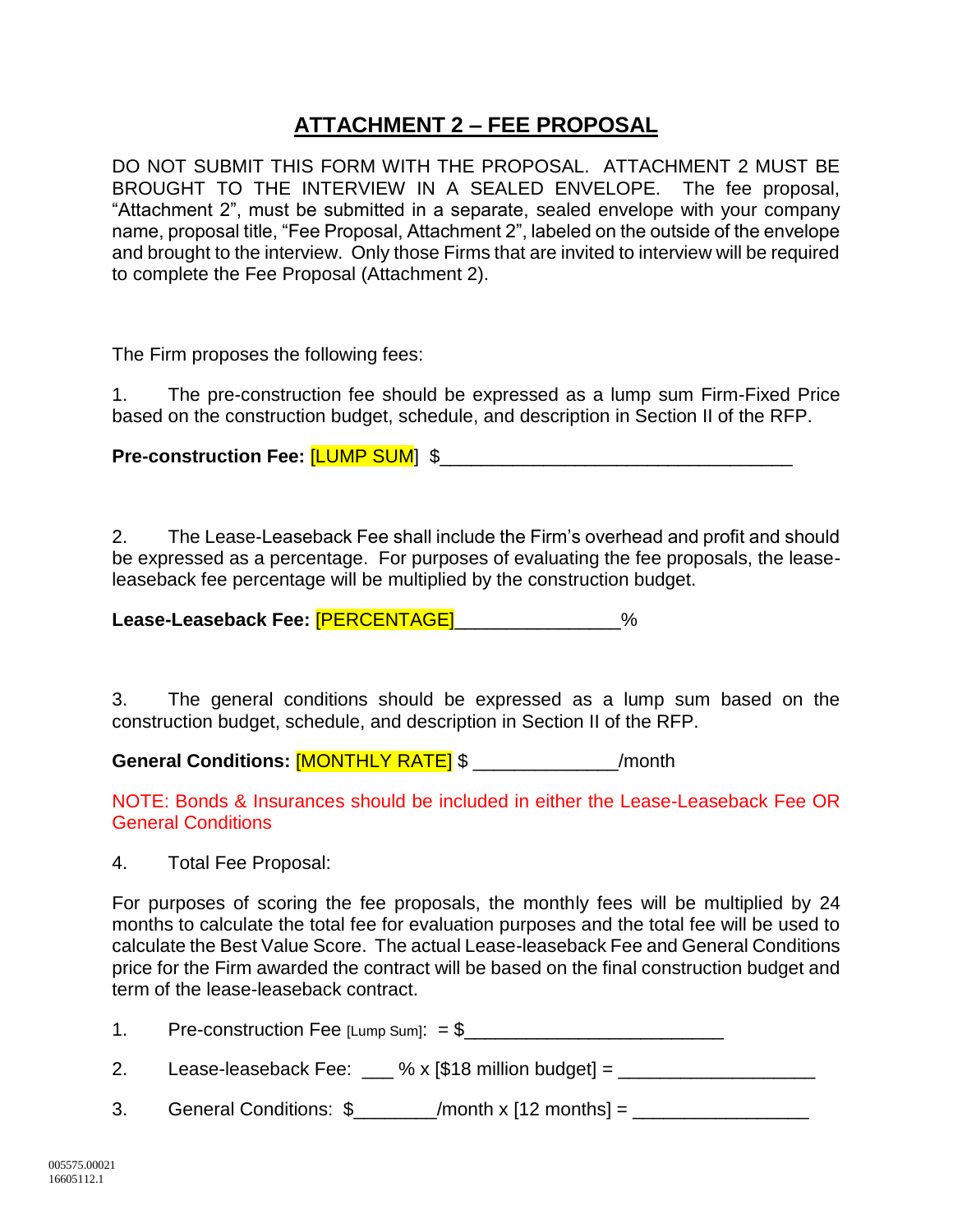TOTAL PROPOSED FEE: [1+2+3] State the total proposed fee in both numbers and words:

| \$                  |                   |
|---------------------|-------------------|
|                     | ,20               |
| <b>Company Name</b> | Signature         |
| <b>Title</b>        | <b>Print Name</b> |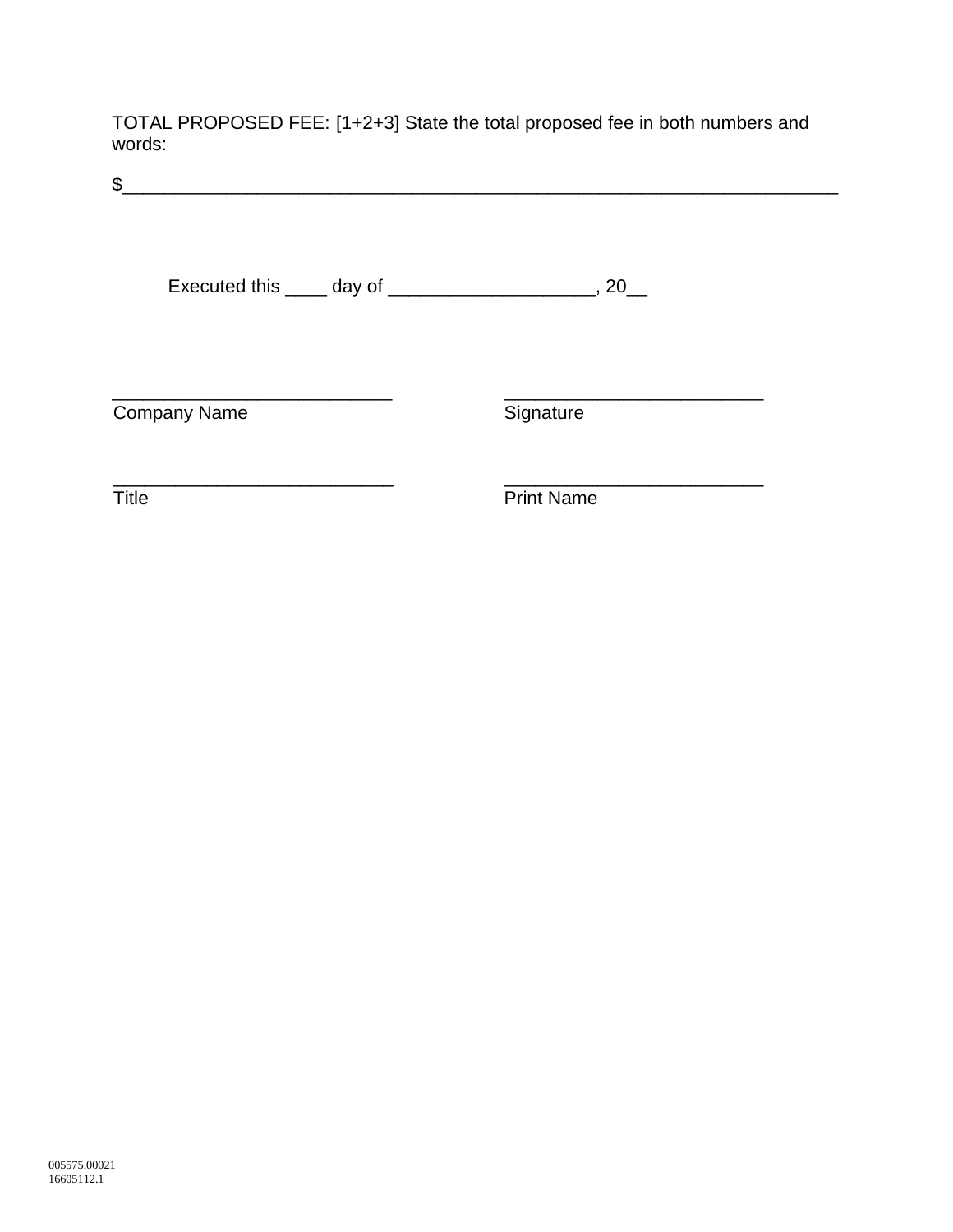#### **ATTACHMENT 3 — DESIGNATION OF SUBCONTRACTORS FORM**

If the District has requested Firms designate subcontractors for specific scopes of work in Section VII of the RFP, the Firm must provide all information for the subcontractors requested below and submit this with the proposal. All other subcontractors shall be identified using this form after the lease-leaseback contract has been awarded in accordance with Education Code section 17406(a)(4)(B), this includes MEP subcontractors not identified at the time of proposal submission.

<span id="page-26-0"></span>

| <b>Description &amp;</b><br><b>Portion of Work</b> | Name of<br>Subcontractor | <b>Location &amp; Place of</b><br><b>Business</b> | <b>License Type</b><br>and Number | E-Mail &<br><b>Telephone</b> | <b>DIR</b><br><b>Registration</b><br><b>Number</b> |
|----------------------------------------------------|--------------------------|---------------------------------------------------|-----------------------------------|------------------------------|----------------------------------------------------|
|                                                    |                          |                                                   |                                   |                              |                                                    |
|                                                    |                          |                                                   |                                   |                              |                                                    |
|                                                    |                          |                                                   |                                   |                              |                                                    |
|                                                    |                          |                                                   |                                   |                              |                                                    |
|                                                    |                          |                                                   |                                   |                              |                                                    |
|                                                    |                          |                                                   |                                   |                              |                                                    |
|                                                    |                          |                                                   |                                   |                              |                                                    |
|                                                    |                          |                                                   |                                   |                              |                                                    |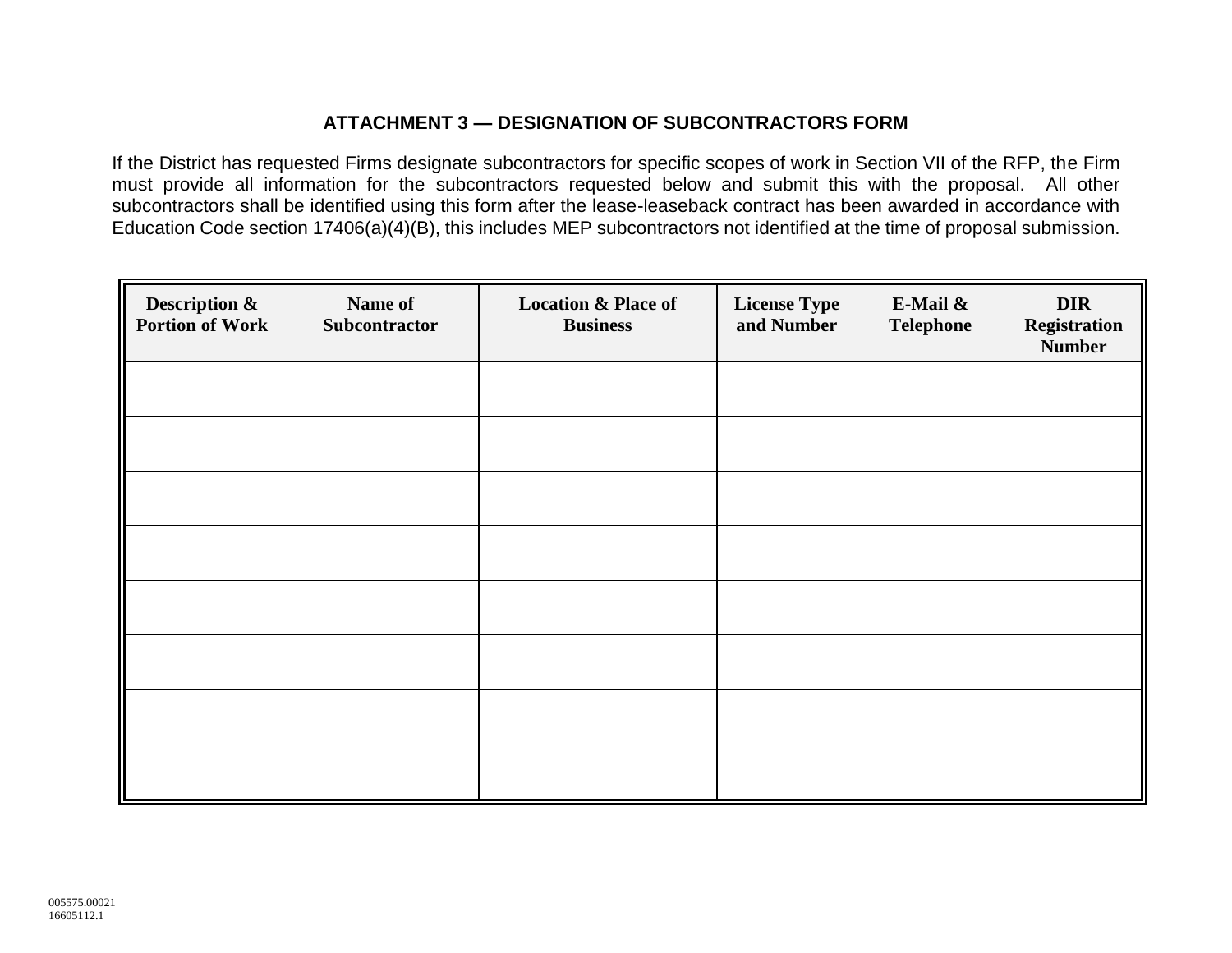| ∥<br><b>Description &amp;</b><br><b>Portion of Work</b> | Name of<br><b>Subcontractor</b> | <b>Location &amp; Place of</b><br><b>Business</b> | <b>License Type</b><br>and Number | E-Mail $\&$<br><b>Telephone</b> | <b>DIR</b><br><b>Registration</b><br><b>Number</b> |
|---------------------------------------------------------|---------------------------------|---------------------------------------------------|-----------------------------------|---------------------------------|----------------------------------------------------|
|                                                         |                                 |                                                   |                                   |                                 |                                                    |
|                                                         |                                 |                                                   |                                   |                                 |                                                    |
|                                                         |                                 |                                                   |                                   |                                 |                                                    |
|                                                         |                                 |                                                   |                                   |                                 |                                                    |

Once submitted, Firms may not revise or amend any other information in this form submitted at the time of proposal are submitted. See Section VII of the RFP for information regarding the procurement of subcontractors not designated in the proposals.

| Proper Name of Firm:                 |  |
|--------------------------------------|--|
| Date:                                |  |
| Name:                                |  |
| Signature of Firm<br>Representative: |  |
| Address:                             |  |
| Phone:                               |  |
|                                      |  |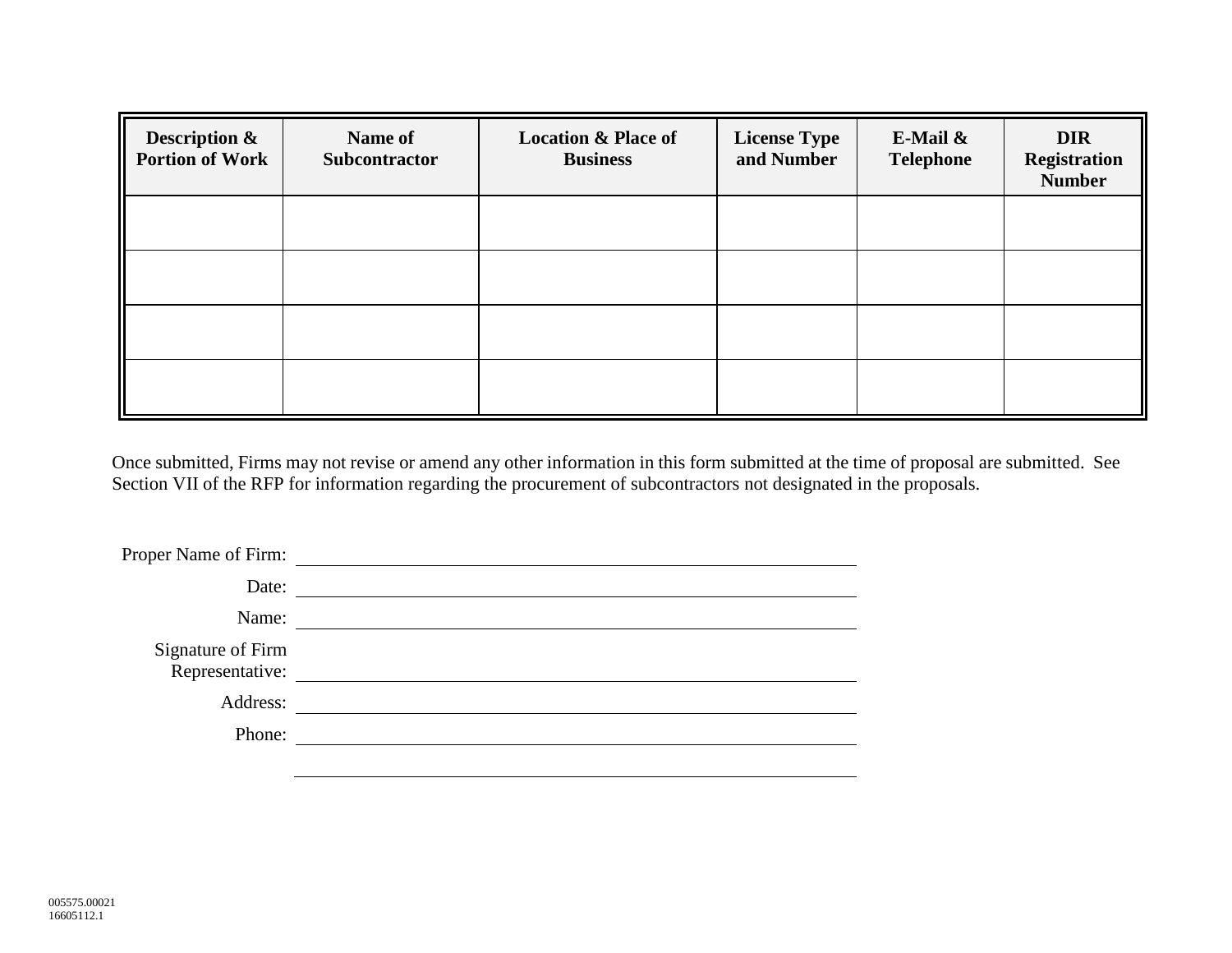## <span id="page-28-0"></span>**ATTACHMENT 4 – AGREEMENT FORMS**